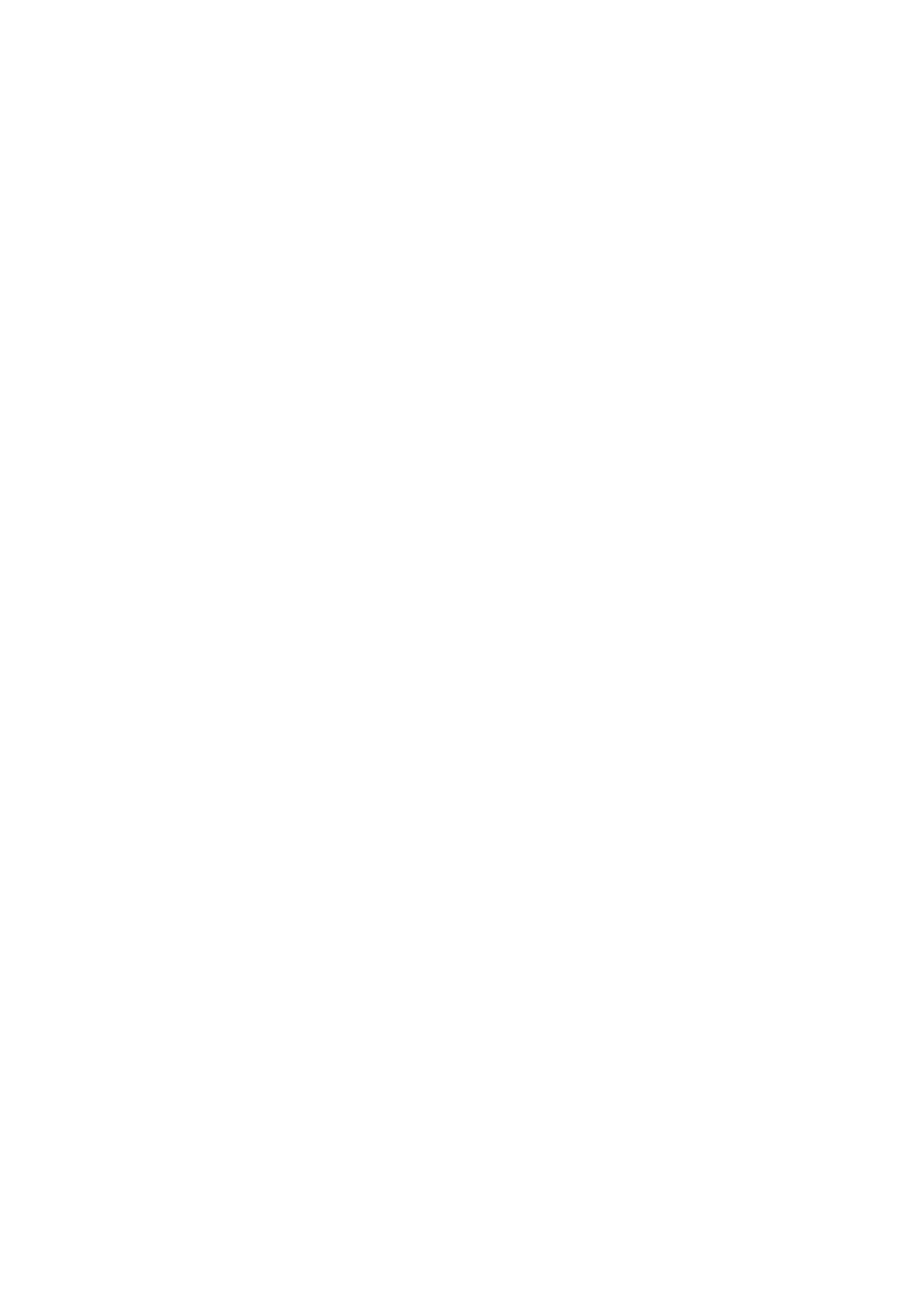78/121 Preparatory Material May Seminar

#### SOME AWKWARD QUESTIONS

Fhilin Castro on Evangelism

One World: Back in 1954 at the time of the Evanston Assembly, I'm told that there was "almost chaotic confusion" over the meaning of evangelism. But ncw some real theological consensus is claimed. Are the ohurohes really further ahead on this issue?

Enilio Castro: Well, I think the Nairobi Assembly document on "Confessing Christ Today" is a good summary of that consensus. But the idea of progress at this level could be dangerous. The real issue is not the clarification of concepts. It is true that issues like the relation of evangelism to secial justice or dialogue have been more or less clarified and that **we** can talk to each other within the Christian Church in a more relaxed mood. But that could also be a trap. We rould be so relaxed within the Christian Church that we forget the real question is what happens in our encounter with the world.

So many new challenges emerge: What is the good news for the scientific minded person of todq? What is the good news for the ideologies of today? What is the good news for so many oppressed people today? With the multiplication of military regimes, the ecological crisis, the permanent dangers of an atomic war, we are called to announce the good news in Jesus Christ. The search, the spelling out of this good news is always beginning anew. Real progress will be perceived by the world, and not by nurse lves !

OW: What do you mean by this word."evangelism"? How do you distinguish it from mission?

EC: Mission is our being sent by Jesus into the world, "an the Father has sent me". That means to love, to serve, to preach, to teach, **tn** heal. Evangelism is nur npcning up the mystePy of God's love to all people inside that mission, the linking of all human lives with the purpose of God manifested in Jesus Christ.

 $OW:$  Is evangelism simply a functional word - the task of communicating Christ to non-Christians?

EC: That's too narrow a definition because it tends to make evangelism a particular technique, without realizing that the total life of the Christian community and the Christian person is either an evangelistic faot or a hindrance to real evangelism.

OW: Some of the struggles for human dignity that churches are engaged in are described as evangelistic, and yet they don't necessarily name the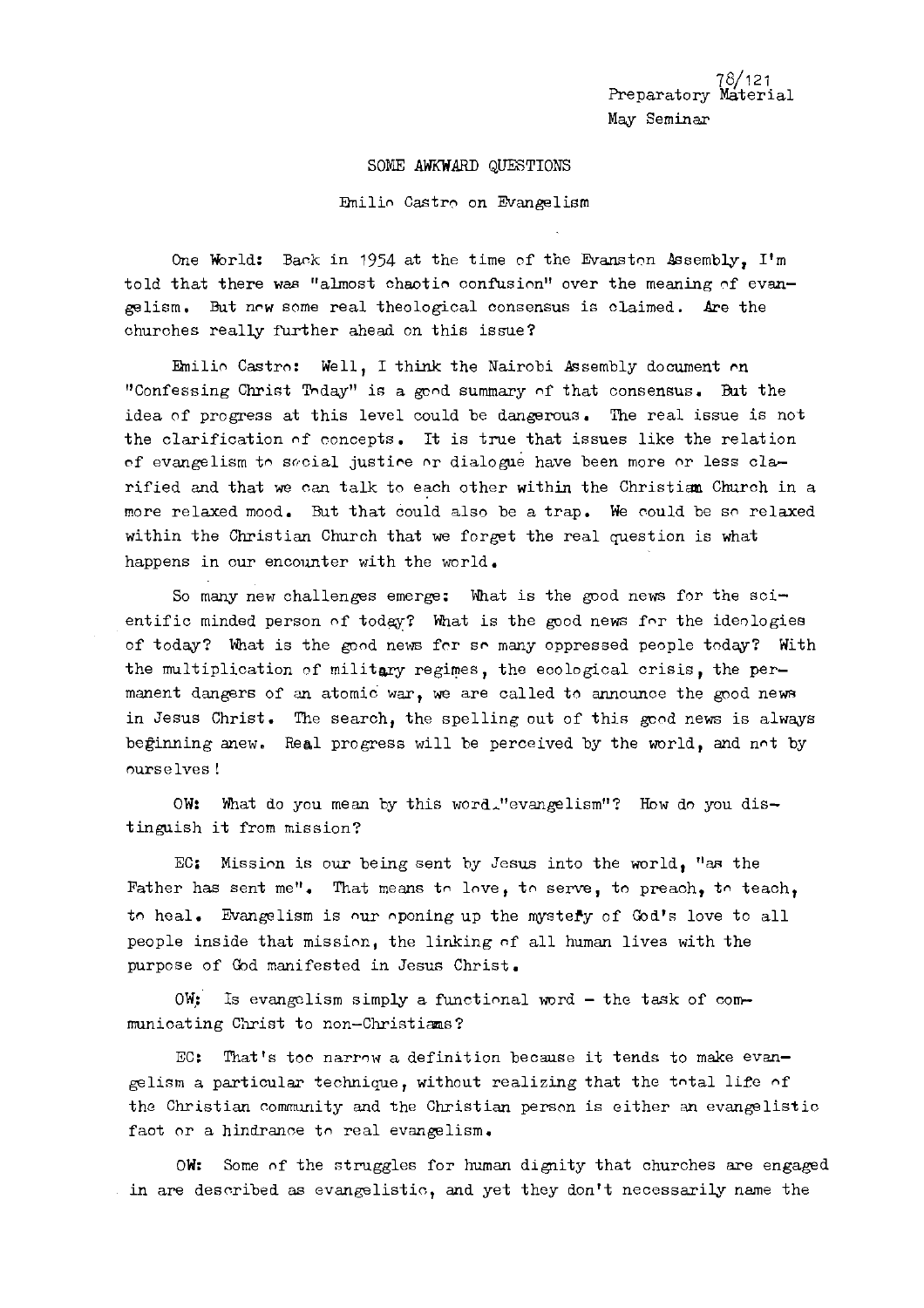78/122 name of Jesus.

EC: Of course. But if the struggle for human dignity comes out of a Christian commnity that is faithful to the biblical tradition and shows its belief in Jesus Christ in daily life, then the message of that struggle for human dignity will be easily understood. The very life of the Christian community will be a pointer towards Jesus Christ. To put it the ether way round, we must also say that every evangelistic effort that doesn't share in the human stmggle for a deoent life and dignity is not good news and is not evangelistic at all.

OW: How do you help a church face up to the fact that its very denominationalism is always going to be a barrier to effective evangelism?

 $5C:$  Denominationalism can certainly be a stumbling block in the way cf real evangelism. It is a scandal to the world, even sometimes a cause for laughter. But I don't think there is a simple answer to your concern, because we must recognize the value of people gathering around a common history, a common tradition, a common discipline, perhaps on the model of certain religious orders.

One thing is clear: denominationalism doesn't exist in the Bible. The ohurches described there **were** local ohurohes and it is in lcoal churohes that the unity of Christians should be found. Our task is te call everybody who pretends to be faithful to their own tradition, to ohallenge them with an invitation: "Come with your own richness, come with your experience and join with others in the common task of sharing the love of God with the whole world,"

OW: If the local setting is so important, is there **any** paint in global calla for evangelism? Can you talk usefully at a global level about evangelism *any* more?

EC: You .oan in the sense of giving a psychological, a spiritual oheer-up, in coming together to enooursge eaoh other. The sharing of experiences, the personal encounter, the intercessory prayer  $-$  all that helps to make us aware of our missionary oalling. But of course it is impossible at the global level to have a master plan for the evangelization of the world. World congresses like Bankok, Leusanne, the Synod of Roman Catholio Bishops in Rome, the WCC Assembly in Nairobi, the forthcoming world missionary conference in 1980, are useful and necessary for reciprocal correction and inspiration.

But actual evangelism happens in the encounter with my neighbour. It is at the level of the local and national community that evangelism Accurs. What is needed is a constant process of reflection, of listening  $\eta$ f disoovering where God is calling his people to partioular tagks, to conorete obedience. And this spiritual discernment happens fundamentally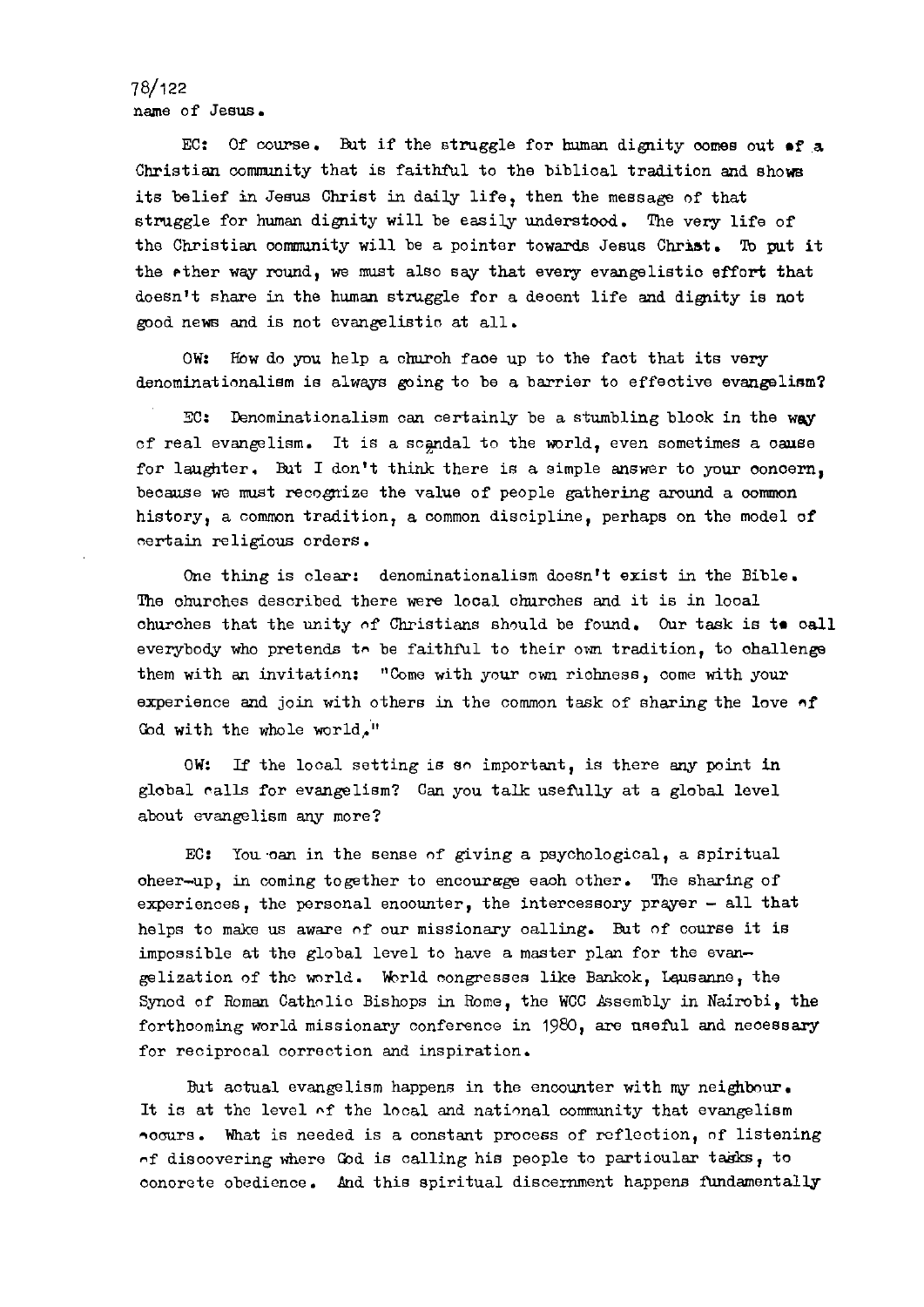at the local level.

OW: How do you see the connection between evangelism and dialogue with other faiths and ideologies?

EC: Dialogue is an essential attitude of Christian living. We believe in **a** Cbd that did not impose himself, but offered himself on the cross. If Gad wanted to enter into this dialogical relatian of love with all mankind, how could we pretend to be his followers and not take exactly the same attitude? There is no possible evangelism without a dialogioal attitude. It would be entirely imperialistic otherwise.

By "dialogical" I mean the recognition of the nther as a free person, with his or her own dignity and cultural values. I cannot say I am going to dialogue now, so I will abandon evangelism for the moment. That would be a caricature of dialogue. Dialogue is the total opening of myself to my neighbour, my total belonging to the same community, and in that process of belonging tngether there is a natural occasion for us to witness tn each other.

OW: Are you ever tempted, as director of the "evangelism seotion" of the World Council, to give up discussing and writing about evangelism and simply get on with doing it, in a particular project in a particular place, as a parable action to show what it is all about?

EC: Let me confess that there is **g** great temptation to move in that direction. I suspect that it corresponds to my natural inclination as a preacher and an activist, to be involved in something very concrete. But it's a temptation we must resist, because of the very nature of the World Council of Churches. We are not supposed to be a suporchurch, to do the task of the churches. We are only the servant of the churches, to help them support each other and inspire each other. The important thing is not what we do with our nwn programmes, but what the churches **am** doing all around the world. How can we help them **tr** help each other? In that modest role there is a real ecumenical vocation. However, that does not eliminate my personal responsibility in a local parish here in Geneva, and also in the church and community I belong to, in my far-away fatherland.

OW: If, as you say, every genuine Christian act is part of evangelism, then why separate evangelism nut at all? *Nhy* bother to make it a self-conscious, separately pursued activity?

EC: In the total Christian community, there are peculiar gifts. Some have the gift of evangelism. The life of the community must provide a chance for those gifts to he fully shown. In Jesus we see a total freedom in approaching different persons. To one he pronounced a word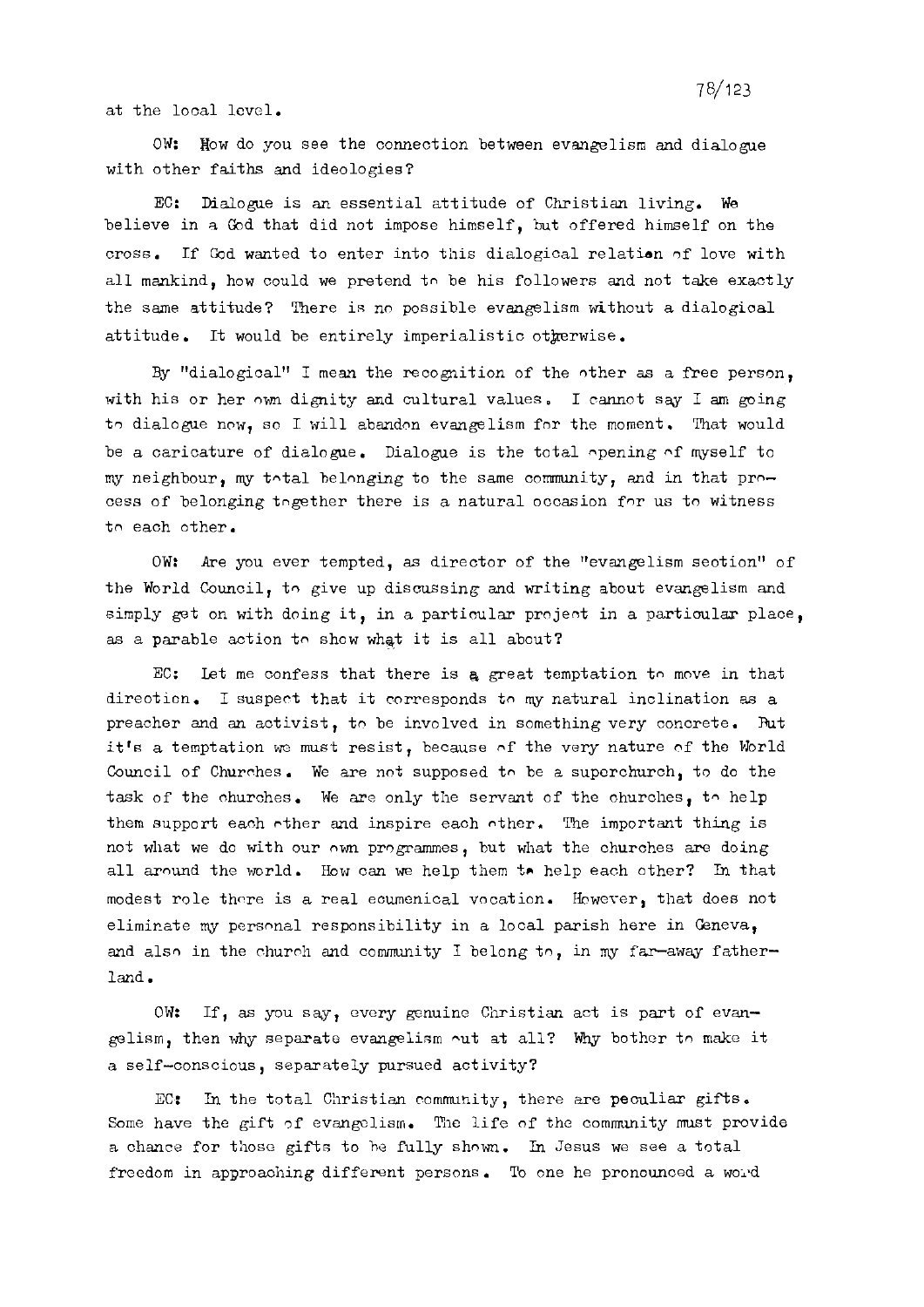of judgement, others he healed, to the next one ho announced forgiveness of sins. His love is total in every moment, but he discerns different ways to come to an encounter. We have teday the same freedom and the same responsibility. Also we must remember Peter's advice: "Be always ready to give account of the hope that is within you." Evangelism is precisely the everyday preparation of the Christian community to give account of why it exists. If **we** organize ourselves for Christian eduoation, for different forms of service, why should we not organize for sharing the Cospel of Jesus Christ with every creature?

OW: Are there times when acts of evangelism are in fact anti-evangelistir?

EC: Oh, yes. Many things that we do with an evangelistic intention actually involve exploitation, seduction, manipulation. That possibility is the judgement under which every Christian preacher is living daily.

OW: lbes all that you've said favour *any* one method of evangelism? Are some approaches unacceptable?

EC: I would say every method should be tested with  $God's$  method  $$ which is that he gives himself to us, in Christ, and awaits our free answer. By doing so he risks oar failure to respond. But methods are not isolated. They belong inside a given community. Take for example the mass rally kind of approach. You would have one rally that symbolizes either the Christian presence in the life of the country, or the alienation of the Christian masses from the main problems of the country. Yet the method followed is exactly the same.

OW: What about evangelistic methods that concentrate on building up the numbers of a church?

 $EG:$  Evangelism that concentrates only on adding numbers is never acceptable. That can never he a Christian motivation. But we must be looking for the moment in which every human being will have a chance to how and be enriched by the story cf Jesus Christ, and respond aooording to the freedom he er she has.

OW: Given all these complexities, is evangelism still a useful ward in the ecumenical vocabulary?

EC: The semantic question is a real one. In Greece, for example, you can't use the word "evangelist" because the Orthr.dox Church there associates it with proselytism. Alternatively, in some Arab countries you can't use the ward "mission". kt **we** ca't find an easy way out of the semantic difficulties just be forgetting the word. Even if we recognize that in some places this yord is so loaded that it will be difficult to redeem its use. But it is a fact that the member churches of the World Council are giving priority in their prngrammes to evan-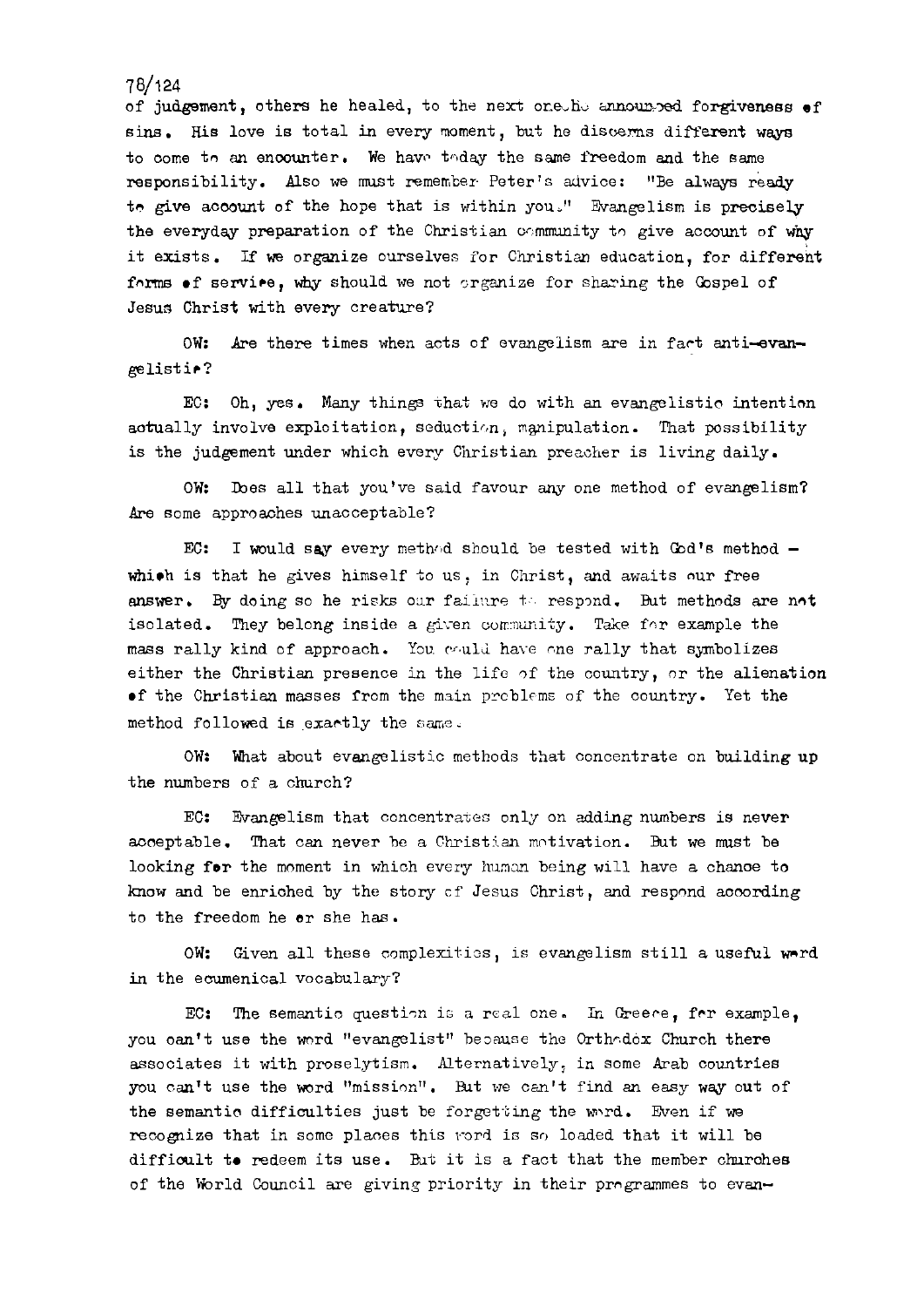gelism. This word is a shorthand way of expressing their desire to convey the message of Christ to the whole community. So let's use this shorthand term but spell it out in a permanent dialogue between the Bible and our situation.

OW: What's the most exciting thing for you personally in this ongoing dismission on evangelism?

 $EC:$  For me, the excitement is in seeing people coming from very different confessional traditions and theological positions yet finding a unity in obedience. This is happening in so many parts of the world. I can think of prisoners sharing love, hope and faith with fellow-prisoners. I see churches that, after taking a clear stand on the human rights issue, are becoming contres nf attraction for the people and are obliged to explain the sense of their commitment. I see the evangelistic attraction of the liturgical life of churches in socialist countries. I see a clear evangelistic message in the prophetic denunciation by black churches in Southern 'Mrica. I see Christims in Western society struggling for a new life-style and showing signs of the Kingdom...

What really thrills me is to see the Holy Spirit at work, opening doors, releasing our imagination to discover where he is present, calling us to join with him, to discern his name. Some of the most beautiful pages of the churches' history are being written right now.

From: A Monthly Letter about Evangelism, No. 12, December 1977

The preparatory committee for the May Seminar suggests the following points for reflection on the above article:

- 1) The article talks about "evangelism"; Catholic documents talk about "evangelisation"; is there any difference?
- 2) Mr. Castro distinguishes between "mission" and "evangelism"; is his distinction valid?
- 3) What is the relationship of "service/diakonia" to "evangelism"?

#### \*\*\*\*\*\*\*\*\*\*

ETHIOPIA: ECUMENICAL INITIATIVE

The Verona missionary Sisters have taken the initiative of opening a crafts school at Znbatkalia in Ethicpia, which caters for kslim, Copt and Catholic girls. These Sisters have still another activity of an ecumenical nature. They try to have the students interested in common prayer and have them come to a fraternal solidarity.

From: DIA No.  $140, 11$  March  $1978$ 

78/125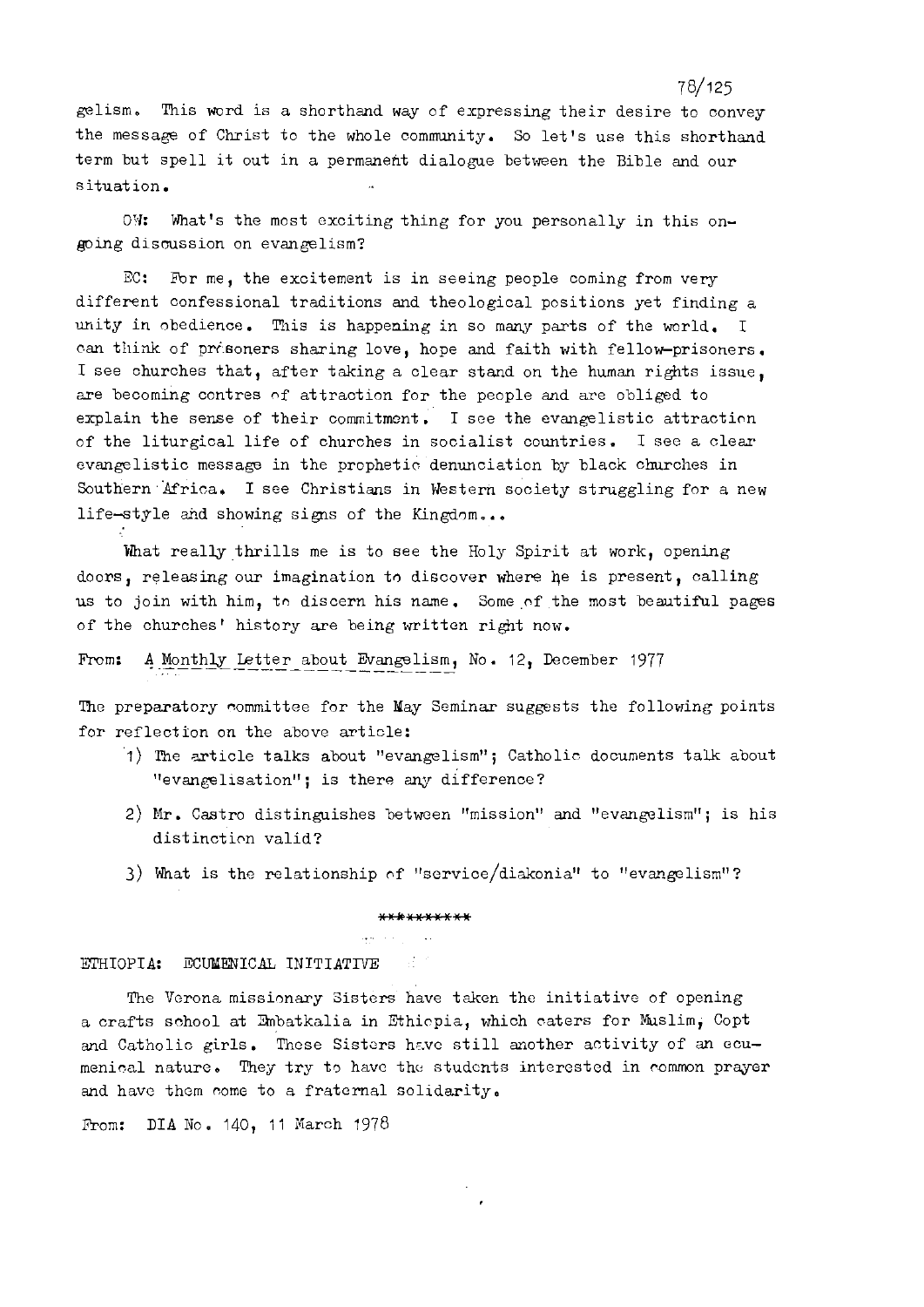## TOPIC: PANAMA

## An Experience of Idberation in one District - Panama

(This is a Case Study for the Preparation of the International Study Days for a Society Overcoming Domination)

### Introduction

We are a group of three Methodist pastors and several laypeople who have witnessed and taken part in the struggle of a whole district to get better housing. This is not the type of ministry we are accustomed to, and in all honesty we must admit that the help we have contributed to the proceeding has been very slight in comparison with what we have gained from it in pastoral experience. We have all undergone a change in our way of thinking; above all, we have discovered how God is present and active among the people whem they struggle, Our own project is not particularly outstanding, but we believe that with God's help it will contribute the oreating a better world, a world more in accord with the gospel message of the Good News of liberation.

#### I. Background

The working-class district of El Maranon, in the centre of Panama City, was built in the early years of this century. Two-storey wooden buildings previded oheap accommodation for people coming in from the country or from abroad in search of new job opportunities - especially in connexion with the construction of the PanamanCanal.

In 1966, these wooden structures were in such a bad state that they were condemmed by the "Safety Bureau". Thenceforth, the people living in: them did not have to pay any rent.

At that date there were some  $3,044$  families - over 12,000 people living on 9.05 hectares of land (less than 25 acres) in the inner city. There were, on average, 4.19 people per apartment, most apartments  $\cdot$ consisting of only one resm. In  $18\%$  of households the wage-earners were domestio workers (servants in wealthy homes), 15.5% were industrial workers (mostly in the Canal Zone), 13% were unskilled and casual farm labourers, and 10% worked in small shops. It is significant that 23% of all heads of households were women; the average monthly income per family was  $B_0/142.24c$ 

The ho-housing of the inhabitants outside El Maranon took place by stages. Three of the major ones were as follows: a) A programme run by the IVU (Institute of Housing and Town-Planning) ealled Piso y Techo (Floor and Roof) involved providing local families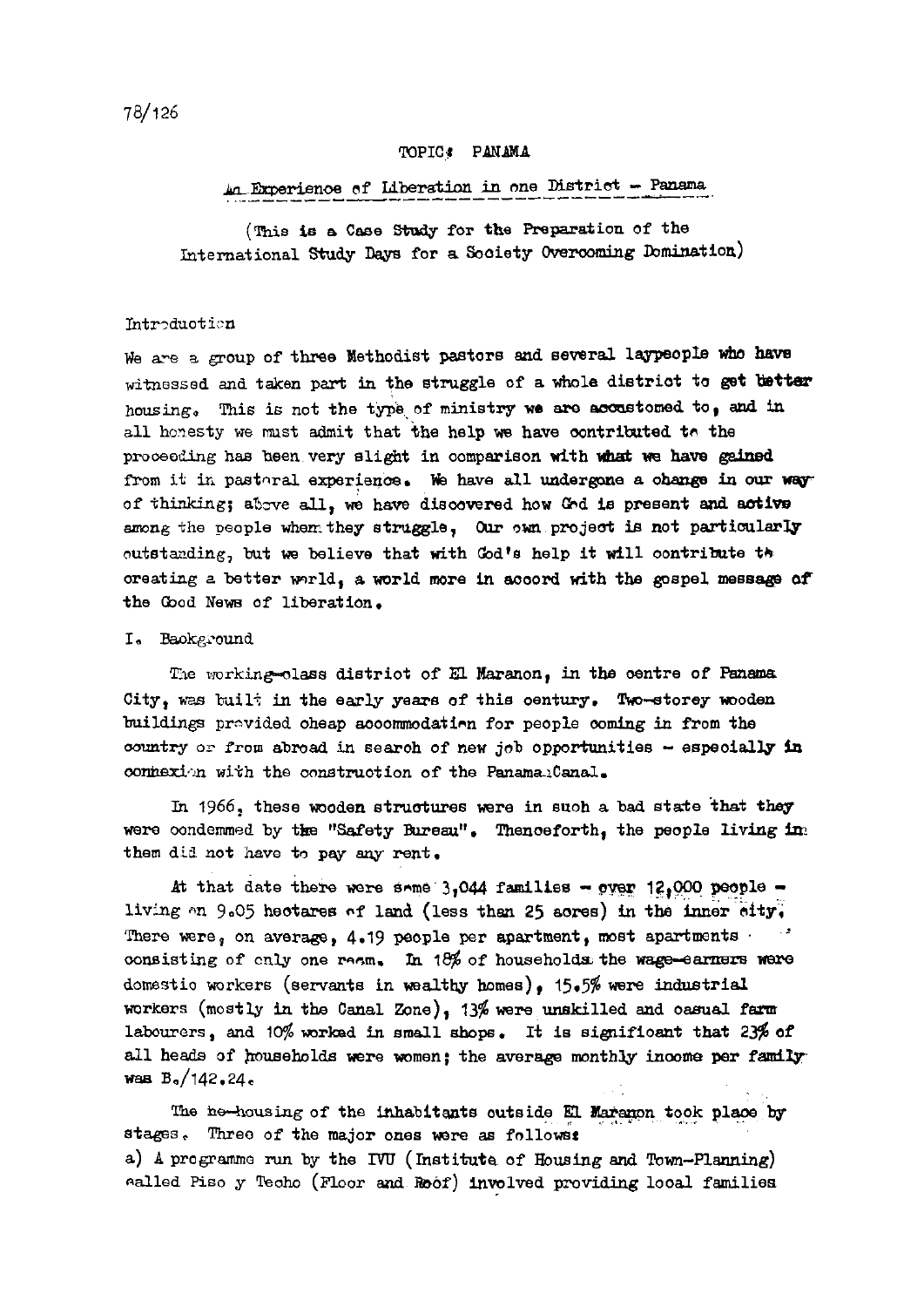with enough materials (at moderate prioes) to build their ow small **houses**  in new areas like Nuevo Veranillo.

7 8/127

**B)** The Ministry of Housing set up a further programme (which replaced the IVU) for re-settling families from El Maranon in the Barraza district. in another part of the city. Twelve 12-storey blooks provided lodging for a pod number of families.

0) The final programme, the "San Joaquin programme" was begun in Maroh 1976. San Joaquin is in Pedregal, twelve miles out of the old Maranon. The resettlement is still going on, and the old wooden buildings are slowly but sure coming down. Housing in the new district consists of "ohalets" and five-storey apartment blocks.

In. 1968 a United Maranon Committee was set up by people **from** the distriot itself, to fight for the rights of the looal people to have better housing. This meant fighting against the eoonomic interests of the aivil authoritiee, and the oommittee often oame into direot oonfliot with the Ministry of Housing. Their objective was decent housing on a "condominium" system, with payment so arranged as to be within the means nf ordinary people.

In March 1975, the Committee was actually incorporated into the government's political struoture, as one Local Council of the Council for Calidonia. When the people were moved out to San Joaquin the following year, the president of the Local Counoil was quthorized by the Representative of the Distriot Council of Pedregal to act as president of the Local Council of United San Joaquin.

On arrival at San Joaquin, the newcomers found that this new district had no schools, no sports facilities, no street lighting, etc. **So,** in spite of having won their battle, much still remains to be done.

11. The Origin of Our Work

In August 1974, one of us, directed by the then Bishop of our church, set about finding out as much as possible about the situation in *El*  Maranon.

**We** have a church there whioh for various reasona no longer had my congregation - or any other function. An Argentinian Methodist socio logist was coming to make a study of possible alternative uses to whioh **we** might put the building, and present them to our General Aseembly. **Our**  job was to make preliminary investigations. As we began disoovering the meeds and problems of this poor district, we began to have a livelier awareness of the injustice of its life so devoid of everything. At the same time, we also began to disoover a rich and magnificent popular culture, which made us want to struggle with these people in their truly historid and liberating battle. We saw that God makes himself manifest through the people too, and not just (as we had been taught for so many years) through the community of believers known as a ohuroh. In truth,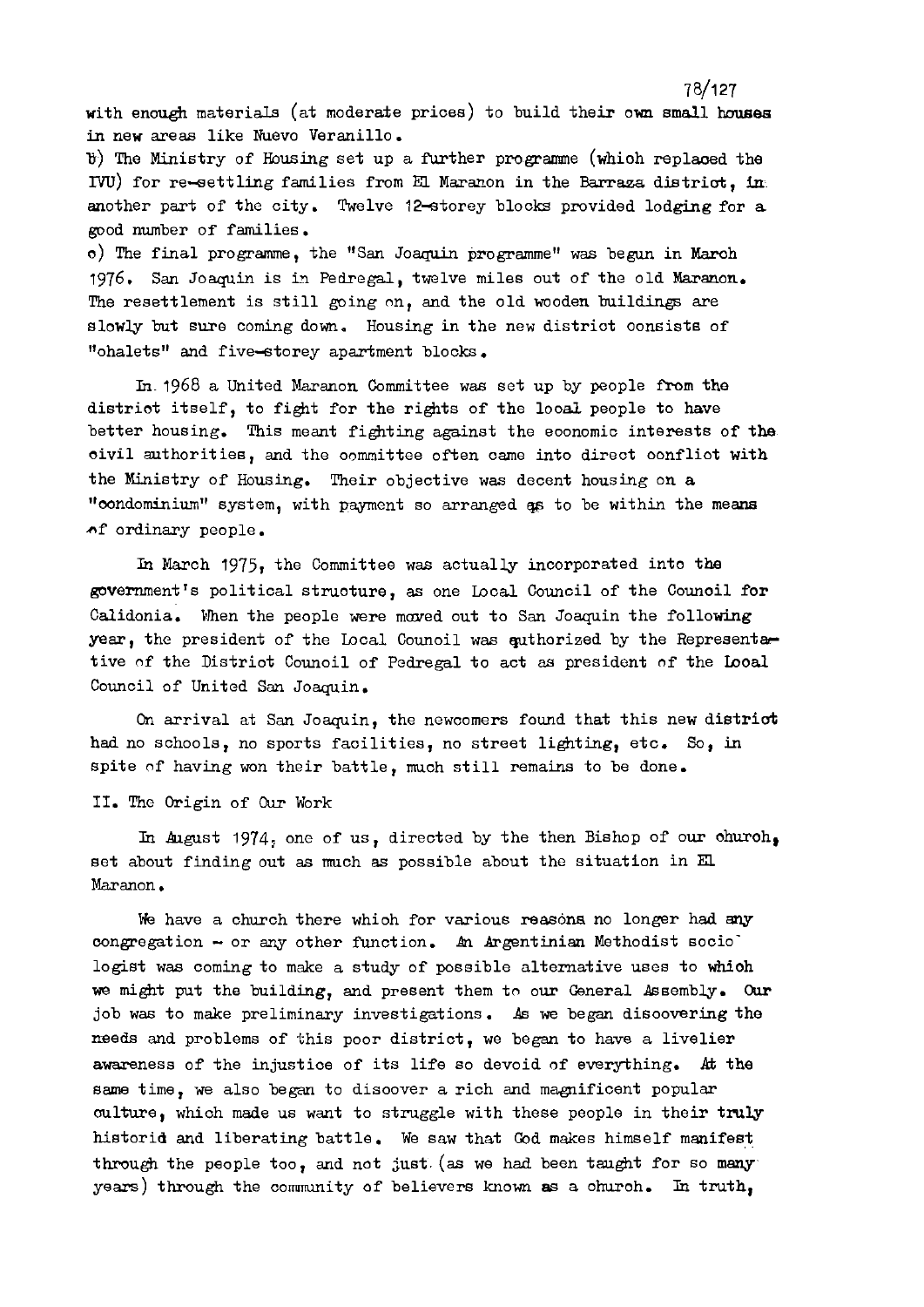this mass of human beings also formed a "church", and sometimes there **were**  clearer signs of the presence of Christ among them than among our own ... looal congregations.

We got in touch with the United Maranon Committee, who had for *mimy*  years been fighting to achieve better housing for all. During those first months, we discovered how the people, all banded together for a single purpose, were getting the government to build new houses in other parts of the city, **As** luck (or perhaps the will of Cod) would have it, **we**  also have a chapel in the Pedregal area, where most of the people of Maranon were now settling. Our sociologist sensibly suggested two alternatives to our Church Assembly: either to do some work that would make use of our ohurch in the Maranon district, or initiate a project of support and oonsciousness-raising in the now San Joaquin district in s Pedregal. The pastoral team opted for the second, with the Assembly approval. So our church in Maranon remains thcrc, unused, but we have begun a new ministry that is far richer and more significant. The sooiologist also recommended that we set up an ecumenical committee. This was at first quite diffioult to organize; however **we** have now aohieved it: it includes two Jesuits noviccs from the Layola community who also work in Pedregal. The practical work of giving service in the community has united us far more than *any* number of disoussions on eoumenism ever oould have. This committee maintains a continuing dialogue with the community of San Joaquin, and we are in tho process of establishing a permanent project in the district. There are many problems to be faced relating to health, education and organization.

Despite being very short-staffed, we are thinking of establishing a nursery school and giving much time to youth work, basing ourselves on a pastoral conoern which pays serious attention to the real problems expcrienced by the whole oommunity. 'Ihe district has high hopes of us; **we** have high hopes of them; and God hopes for much more from us all.

**I11** 

Our Biblioo-theological presuppositions are based on the Word of God, and can be summed up as follows:

1. The Cospel of Jesus Christ'.is a message of liberation for the whole man.

2. The Church's mission is to be the servant of the God who made himself our servant.

3 Christian servioe (diakonia) is an essential dimension of the Gospel there is nothing optional about it.

4. Cod is at work among all developments that lead to a greater humanization of life.

*5.* The **Church** is called to be a force for liberation anid all the unjust structures that keep privilege and oppression in being.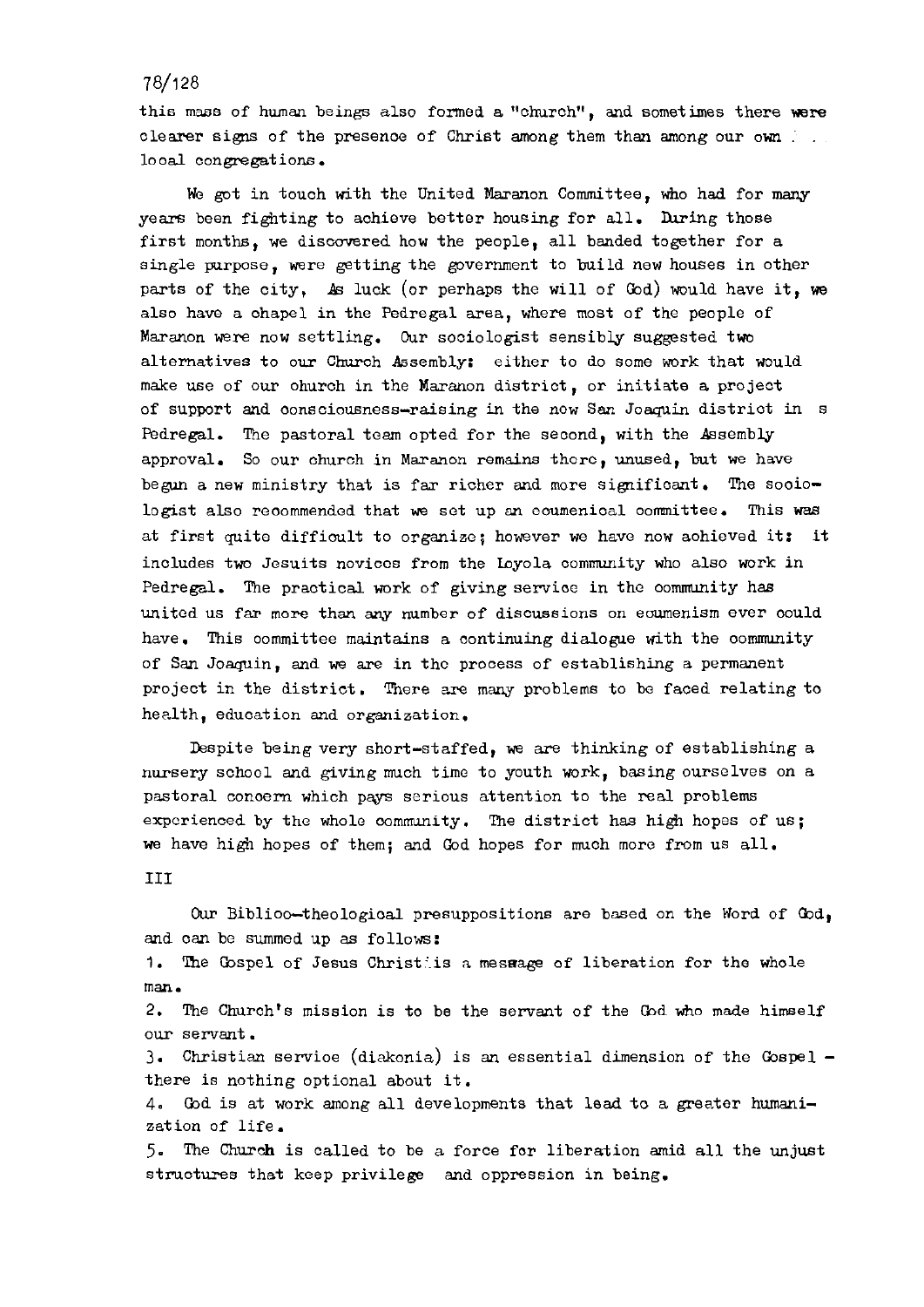6. The form of her mission must be an intelligent response to the new ohallenges in a ohanging world.

#### Conolusion

Tnrough doouments of the International Study **Days** for a Sooiety Overcoming Domination, we have learnt of many other experiences and situations that **we** have found immensely enriching. He only hope that this modest experience of ours will enrich others.

No. E 19 of Series.

78/129

A description of the above mentioned study days is given in The Tablet, 18 March, 1978.

#### Ibminat ion Study

On 9 March, at a press conferenoe in Paris, Bishop Candido Padin of Bauru, Brazil, presented the programme for the International Study Dqys for a Society Overcoming Domination (see The Tablet,  $8$  August 1977), of which he is the coordinator. The first study dqys are due to take plane this coming *May.* Launched by the Brazilian Bishops' Conference (CNBB) in 1975 and formally adopted in July 1977 by 142 votes to 21 with 31 abstentions, the project has been officially sponsored by three bishops' conferences (those of France, Canada and the United States), the International Cow mission of Jurists and the ecumenioal coordinating committee in Brazil; and some 1,500 independent organisations in 90 oountries as well **as** the bishops' conferences of Belgium, Great Britain, Holland, West Germany, Peru, Switzerland and Thailand have pledged their support. Its purpose, as Cardinal Aloisio Lorscheider, president of the Brazilian Bishops' Conferenoe, explained in July 1976, is, first and foremost, to "conscientise" those who are victims of oppression: "There can be no effeotive and acceptable transformation of social structures without full conscientisation of the people, since relationships based on domination **per**sist as long as the oppressed remain unaware that this is what they are." It aims to help them both to talk about their om situation and to put that in the wider context of other kinds of domination throughout the world. Case studies **arc** sent to the project's secretariat in Paris where they are oollated and translated for redistribution.

pp . 181-182

Just received: "En Route to the Preliminary Meetings"--preparatory material which aims to facilitate intercommunication of the preliminary meetings of the international study days.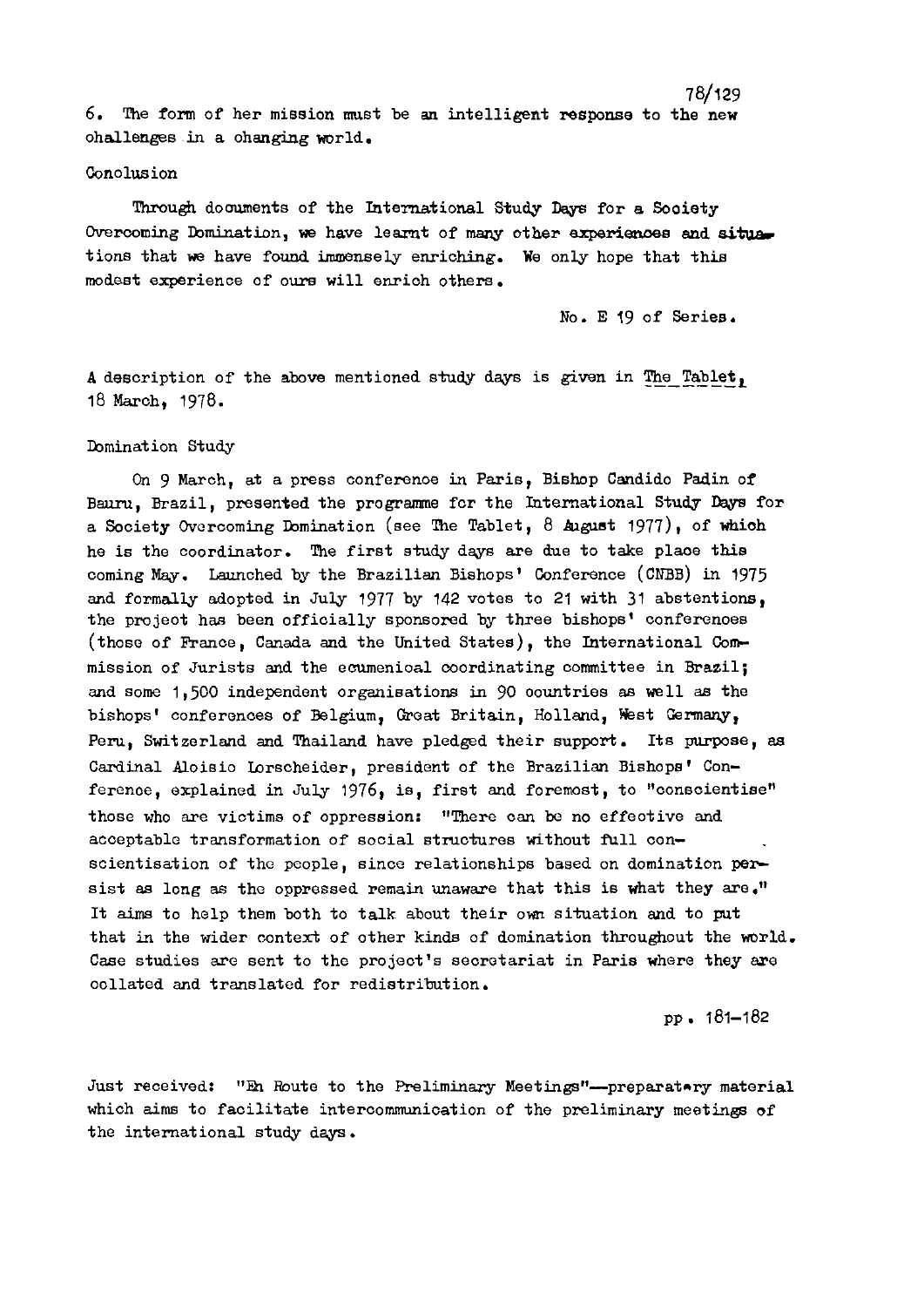#### CONFERENCE DE LA KEK SUR: "MUSULMANS ET CHRETIENS EN EUROPE"

La Conférenoe des Eglises Européennes (KEK) et le Comité européen de liaison du projet:"Islam en Afrique" ont organisé un colloque à Salzbourg (Autriche) du 6 au 11 février 1978, dont le thème était: "L'Eglise et les Musulmans en Europe". Ce Colloque a réuni 35 représentants d'Eglises de l'Europe de l'Est et de l'Ouest et 26 délégués d'organisations ecclé-siastiques spécialisées ayant leur siège en Europe occidentale.

Remontant dans l'histoire, on ccnstate que le colonialisme puis la décolonisation n'ont pas été favorables aux musulmans, qui ont toujours été plus ou moins exploités. En 1976, lors d'une Conférence à Vienne, on osa dire: "les croyants musulmans nont parfois de nouveaux esclaves". Trop souvent ils sont considérés comme "étranges" et parfois même "ennemis" (voir SIPECA n05, p. 25ss).

La situation des musulmans en Europe, présente un peu partout les mêmes problèmes. L'un des plus graves pour le musulman est l'enseignement des prinoipes de la foi.islamique à leur enfants, comment faire survivre leur identit6 oulturelle, religieuse dans **ur,** envircnnement non musulman et laio .

Bvant cette injustioe sociale, le musulman se tourne vers les chrétiens (orthodoxes, catholiques, protestants) leur demandant d'intervenir pour l'intégration de leur culture islamique dans la société européenne, la tolérance religieuse, le respect et l'estime de la foi coranique. Ces besoins touchent d'une façon urgente: les traditions familiales, le culte, l'enseignement des enfants et l'accès à la radio et à la télévision comme toutes les autres religions. L'Islam est encore trop inconnu et pourtant c'est la vie de 24 millions de musulmans qui vivent en &rope. D'n& l'objectif principal de cette Gonference de Salzbourg de dresser un programme d'action immédiat. Quatre groupes de travail ont donc étudié quatre grands thèmes:

- 1. Perspeotives theologiques chretiennes dans les relations aver. les musulmans .
- 2. Collaboration entre chrétiens et musulmans dans les questions concernant les droits et les devoirs civiques dans **une** &rope pluraliste.
- 3. Les ohrétiens et les musulmans à la rencontre d'une société sécularisée.
- 4. Problèmes de la vie en commun, y compris l'éducation, l'intégration et la discrimination.

Au cours de ce Colloque, il fut pris conscience de la nécessité urgente d'une étude plus approfondie dans le domaine théologique; et la Résolution, demandant à la KEK d'organiser une rencontre "Musulmans-Chrétiens de l'Europe", fut adoptée à l'unanimité. Ce n'est qu'au terme d'un long cheminement que chrétiens et musulmans apprendront à s'entimer et à se connaître dans leur vie quotidienne.

From: SIPECA (Service d'Information Pastorale Européenne Catholique) n°11, March 1978.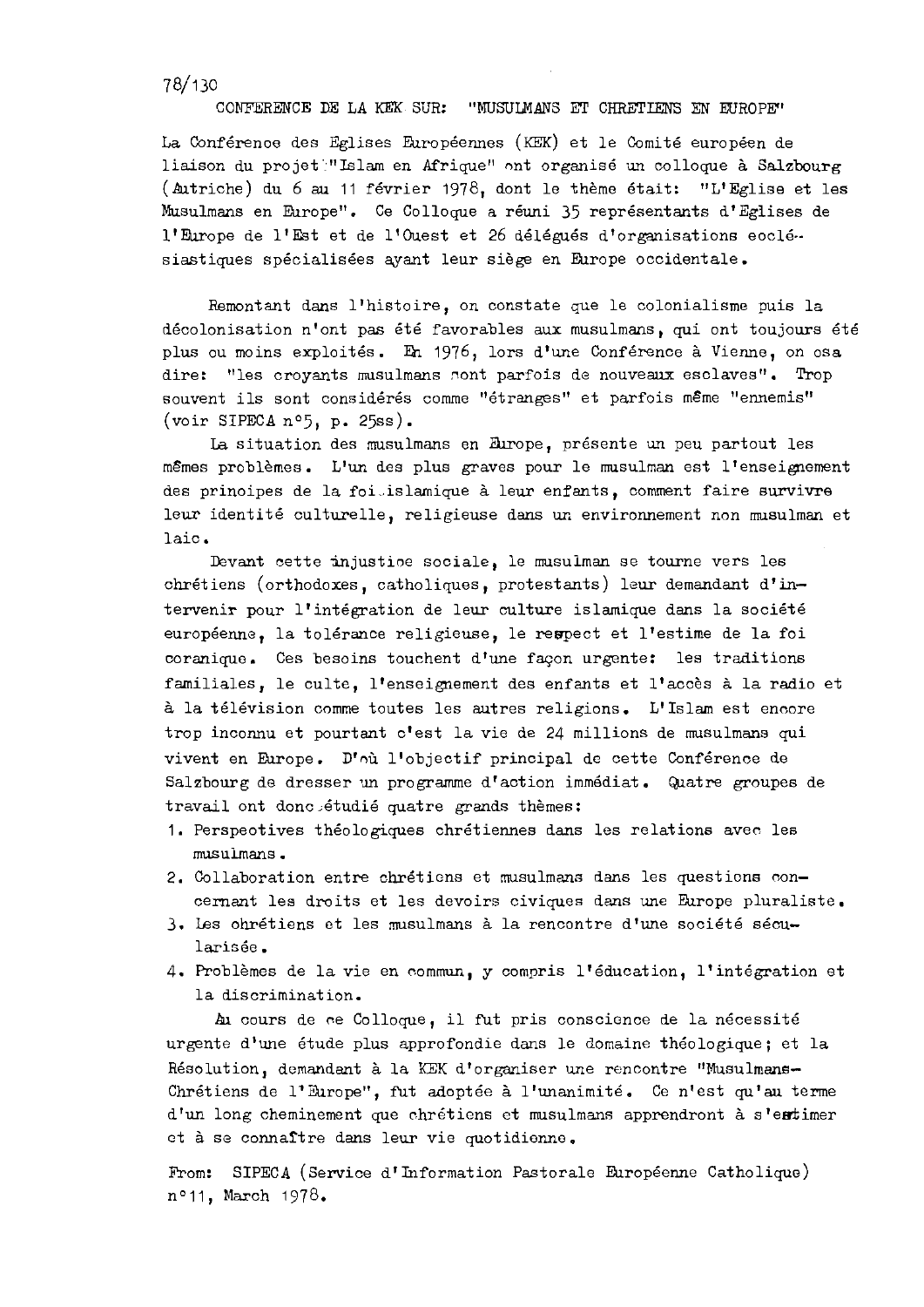#### TOPIC: INCULTURATION  $-$  ZATRE

ETUDE DU RITUEL ANCESTRAL ZAIROIS  $(XI^e)$  olloque du CEEBA, Bandundu) par Heman Hoohegger

Pour terminer une recherche de trois ans, seize collaboratueurs du Centre d'Etudes Ethnologiques de Bandundu (CEEBA), République du Zaire, e ont partioip6 **aux** travaux du XI colloque, organis6 **H** Bandundu **du** 22 **au 26**  octobre *sur* les rites de la région de l'entre Kwango/Kasai. Initiés à la méthode de recherche par le directeur du CEEBA, le Père Hermann Hochegger, SVD, des jeunes professeurs, instituteurs, fonctionnaires et étudiants avaient enregistré au cours des années passées les descriptions et les explications du rituel des Buma, Dinga, Mbala, Pende, Tshokwe, Sakata, Suku et Yansi.

Les rites qui peuvent être considérés comme des arts de l'expression religieuse, sont du plus haut inter& **pour** lf6tude des religion6 de la grande famille de l'humanité. Ils intéressent également les jeunes Eglises de 1'Afrique.

Dans le ritual s'expriment les souois, les angoisses et les besoins de protection d'un peuple. Par les gestes et les actes rituels, l'homme parle un langage, dont la signification symbolique témoigne souvent des structures d'expériences religieuses universelles. Tels, par exemple, les attouchements de bénédiction appliqués au front, aux bras, aux mains, à la poitrine, au dos des pieds d'un homme souffrant. L'application de la salive acoompagnée des paroles de bons voeux, comme gestes tranquilisants de guérison ou de bénédiction.

L'utilisation fréquente de l'eau et du sang dans les rites de réparation et de réconciliation. Le geste d'offrir le premier morceau du repas au partenaire réconcilié, symbolisant la communion renouvelée entre frères qui étaient ennemis auparavant.

Mais aussi, les nombreux rites qui accompagnent la réclusion du chef design6 avant son installation. Das me telle retraite, le **futur** nhef subit une sorte de transformation qui fait d'un homme ordinaire une personne rhargée de pouvoir et d'autorité (rites de passage).

Dans ce bref rapport, il n'est pas possible d'entrer dans les détails des rites présentes. Les grands thèmes du rituel examinés ont étés: Les rites de moonciliation (sur le plan individuel pour deux freres ennemia et sur le niveau ocollectif pour deux groupes de parenté en conflit), des rites de séparation (olivage d'un lignage, séparation d'un membre de sa parenté), des anti-rites destinés à neutraliser l'effet d'un rite exécuté auparavent (dissolution d'un paote de sang, enlèvement d'une malédiotion infligée par un rite de protection de la ppopriété eto.), le rituel des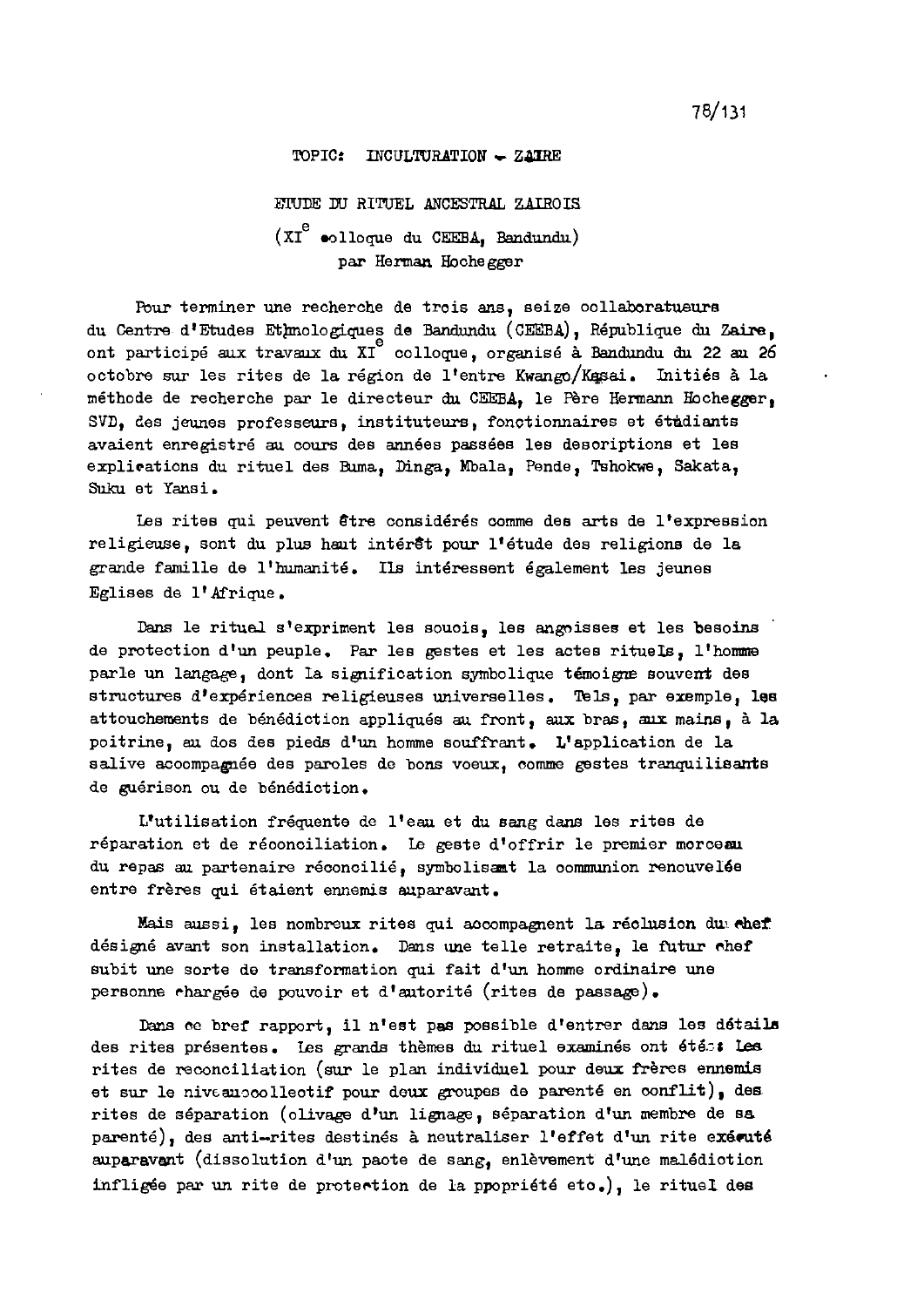benedictions, les rites du culte de leopard (chasse et mort) et les rites de l'installation d'un chef.

Comme dans les deux colloques précédents, les participants ont examiné les rites dans leur:relation aux mythes qu'ils avaient enregistrés en langue locale chacun chez son groupe linguistique respectif. C'est grãoe à la mythologie que l'on a toutes les chances de dévoiler l'arrièrafond de certains gestes et actes rituels qui, à première vue, s'opposent **5** une interpretation rationnelle. Dc m8me que les mythes presentent l'homme comme profondément inséré dans la nature, les rites le montrent comme allié avec leioiel et la terre, avec les animaux et les végétaux, les rivières, savanes, forêts et autres formations terrestres. Chez les populations de l'entre Kwango/Kasai, on ne doute pas que l'homme a été intégré dans oc contexte par la création. de Dieu. Les paroles qui accompagnent les rites y font parfois expressément allusion. Le ministre d'un. rite yansi explique: "Les ingredients que je mets dans ce bain ont été créés par Dieu et aident dans beaucoup de maladies". Dams un rite de fécondité constate l'officiant dinga: "Si ces herbes ont été oréées par Dieu, j'apprendrai dans trois mois, que cette femme est enceinte!"

Dc nombreux rites sont executes en harmnnie avec la positiam **du**  soleil ou l'état de la lune. L'examen de la mythologie nous éclaire rapidement sur la signification de oette presciption rituelle. Les mythes racontent qu'à l'opposé de l'homme, le soleil et la luma ne se sont pas attiré la mort, lors de l'épreuve à laquelle Dieu les a soumis. S'ils semblent mourir, ils reviennent périodiquement à la vie (lever de soleil, nouvelle lune). La symbolique qui leur est propre signifie: Fécondité, grossesse, naissance et mort (couoher de soleil). Par consequent certains rites doivent être executés avant le lever du soleil, d'autres à l'apparition du premier quart de la nouvelle lune, d'autres encore dans les heures avant le coucher du soleil. Dans l'exécution des rites, l'homme essaie de vérifier le bien-fondé de ses actes et il attend parfois la réponse d'une ordalie, d'un signe du ciel (une pluie par exemple), de la terre et du monde de mânes qui manifestent leur accord dans la chasse divinatoire, dans des ordalies lors d'un enterrement etc. Ainsi, pour l'installation d'un chef, on cxigc la reponso de quatre ordalies, s'assurant de l'accord du ciel, de la terre et des mânes.

L'ensemble du materiel do recherche de trois colloques sera publie par le CEEBA en plusieurs volumes sous forme d'un "Dictionnaire des rites de l'entre Kwango/Kasai."

Bandundu, 28-10-1977 Herman Hochegger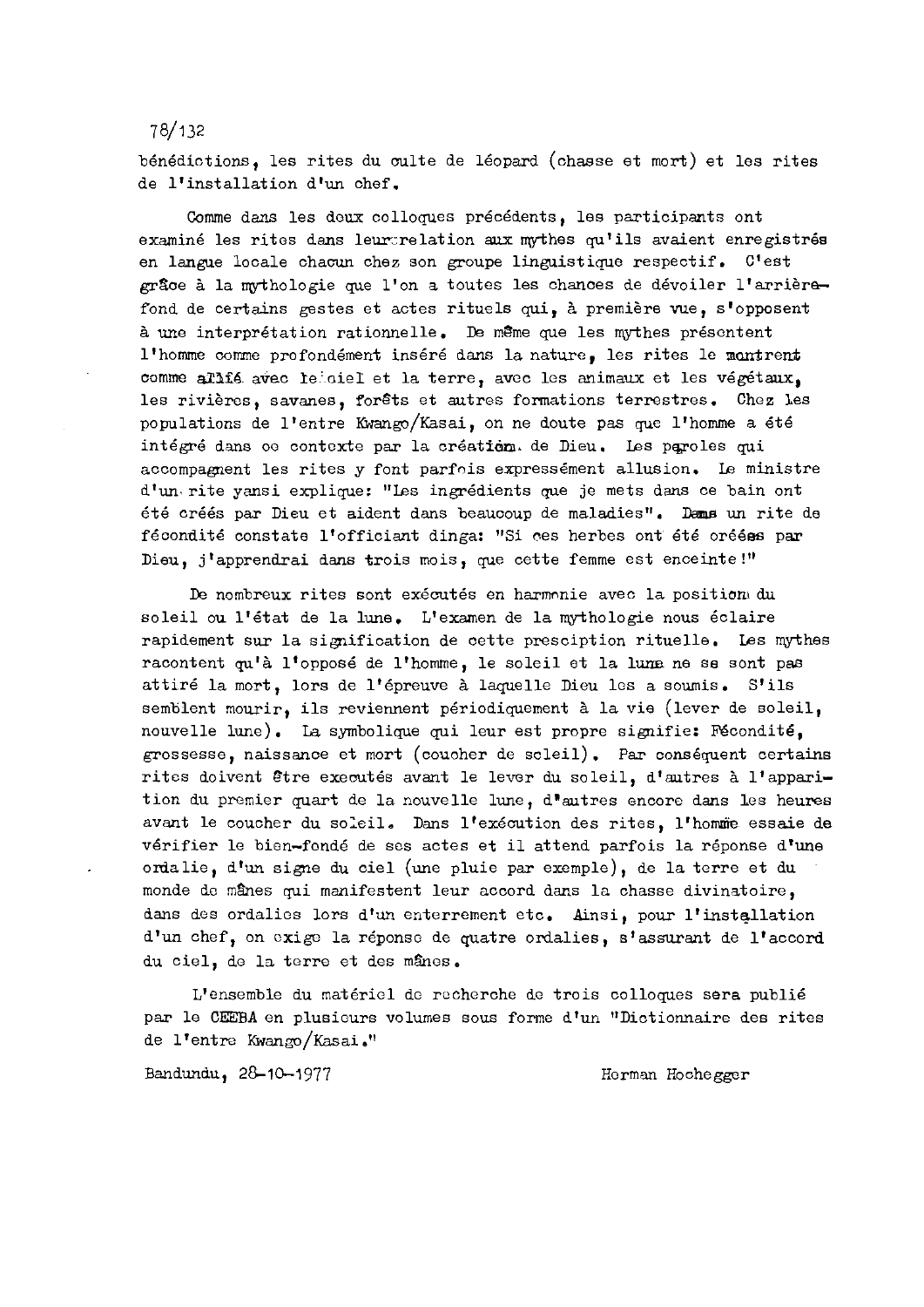From the Executive Secretary....

- -MAY SEMINAR: The Ecumenical Aspects of Missian. The preparatory Committee has been hard at work planning preparatory meetings and finding relevant materials such as the article on "Questions on Evangelism" in this Bulletin. We are grateful to the following Sedos members who have agreed to serve on the preparatory committee: Mel Brady, ofm; Mark de Caluwe, op; Michael Fitzgerald, pa; Karl Muller, svd and Sr. Lea Vandickelan, scmm-t.
- -NOTICE TO SEDOS DELEGATES: On your ballot form for the vacancy on the Executive Committee it was noted that the term was until June, 1979. It should have been until December 1979 as Fr. Loze was elected at the December 1976 Assembly. Apologies for the mistake.

On the business side, all members who have paid their fees for 1978 should have received their receipts. If you did not get one, please let me know.

- -- MINUTES of the Executive Committee Meetings. After trying various arrangements, it has been decided to omit the minutes from the bulletin and to have the executive secretary do a summary of them every two months in the Bulletin.
- -FOR SALE: Ever since I arrived at Sedos we have been the proud possessors of a set of development plans for about 30 countries, all on microfiche. It is never used. Do you know any institution which might be interested in buying the collection? If so, please let me know. A list of titles is available on request.

Probably by the time you read this, the following books will be gone, but I have at the time of writing:

4 copies of the Cospel of Justice and Peace (£9,500) 2 copies of The Emergent Gospel  $(x6,500)$ 

- -FOR SPACE: Amnesty International is looking for office space as their present quarters are too small. If you think you may be able to help, telephone them at 679.6012.
- -MEETINGS: World Congrees of Sociology is being held in Stockholm this summer from  $14 - 19th$  August. There is one registration form in the Secretariat.

Pro Mundi Vita will hold its annual meeting in Munich from the 4 to the 7th September. The theme is "Human Rights and the Church's Obligations and Opportunities". The Executive Secretary will attend the meeting for Sedos.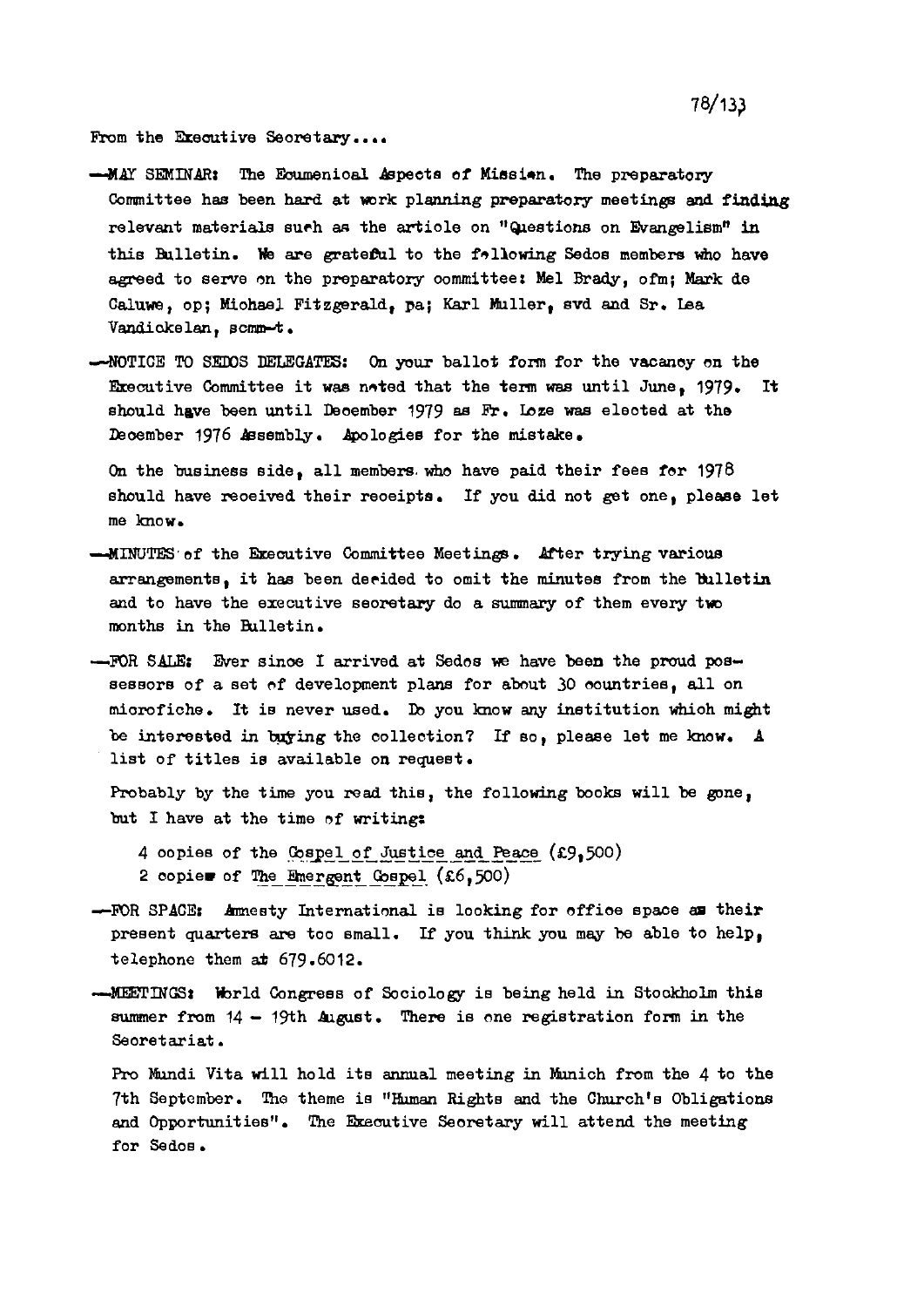From the Executive Secretary (cont'd)

-DOCUMENTATION NEWS: Corporate Responsibility for Investments. There is a file on this subject available in the Documentation Centre.

Christian Ashrams: a study of the ashram in the context of the Christian Basic Communities by Father Jacob Kavumkal, svd. We are grateful to Fr. Jacob for a copy of his paper. Father is a frequent visitor, along with several other priests students of missiology, to the Documentation Centre.

If you have missions in West Kalimantan, Father Buhlmann has given us two sets of papers: Exploratory Study of the Socio-Religious Developments in the parishes of the Archdiocese of Pontianak, West Kalimantan, Indonesia.

This study by Fr. Huub Boelaars, ofm-cap, traces the historical development and growth of parishes, estimates the number of pastoral workers needed and examines the present organization of pastoral care. Also available is a more detailed account of the first phase of the study, "On the Growth of the Catholic Community in West Kalimantan 1965-1985".

- --HEALTH GROUP MEETING: On 10th April, 15 members were present at the third meeting of the Health Group. Bishop Jan van Cauwelaert spoke on "The Health Ministry as part of Evangelization". Among the many thoughtprovoking points made by the Bishop were the following:
	- $-0$ ur communities must be saving communities. The healing ministry needs greater integration into our mission of evangelization.
	- -Illness is an obstacle to wholeness. Christ's healing of the sick is often connected to the forgiveness of sins. The health ministry should be an integral part of pastoral work.

-It is not enough to teach people how to suffer, we must try to free people from their suffering.

-STATISTICS: In this Bulletin we are beginning to print the statistics of Sedos personnel throughout the world. There will be four pages devoted to this in oach of the next four bulletins. We will publish them in major geographical areas; in this issue we have "Africa". The object of gathering the statistics was not primarily to achieve numerical exactness, but rather to provide 1) some indication as to how personnel resources are distributed, 2) a means of knowing what other congregations work in countries where you may have missions or where you are thinking of opening a mission. There are other reflections one might make on the numbers: 3) why are there so few missioners in some countries and so many in other countries? 4) if there are a few congregations with only a few members in a place have they come to a common policy? In looking over the entire set of figures another consideration arises:  $5)$  Is our definition of mission adequate for what the statistics are telling us? Perhaps we need a General Assembly Seminar just to discuss the statistics!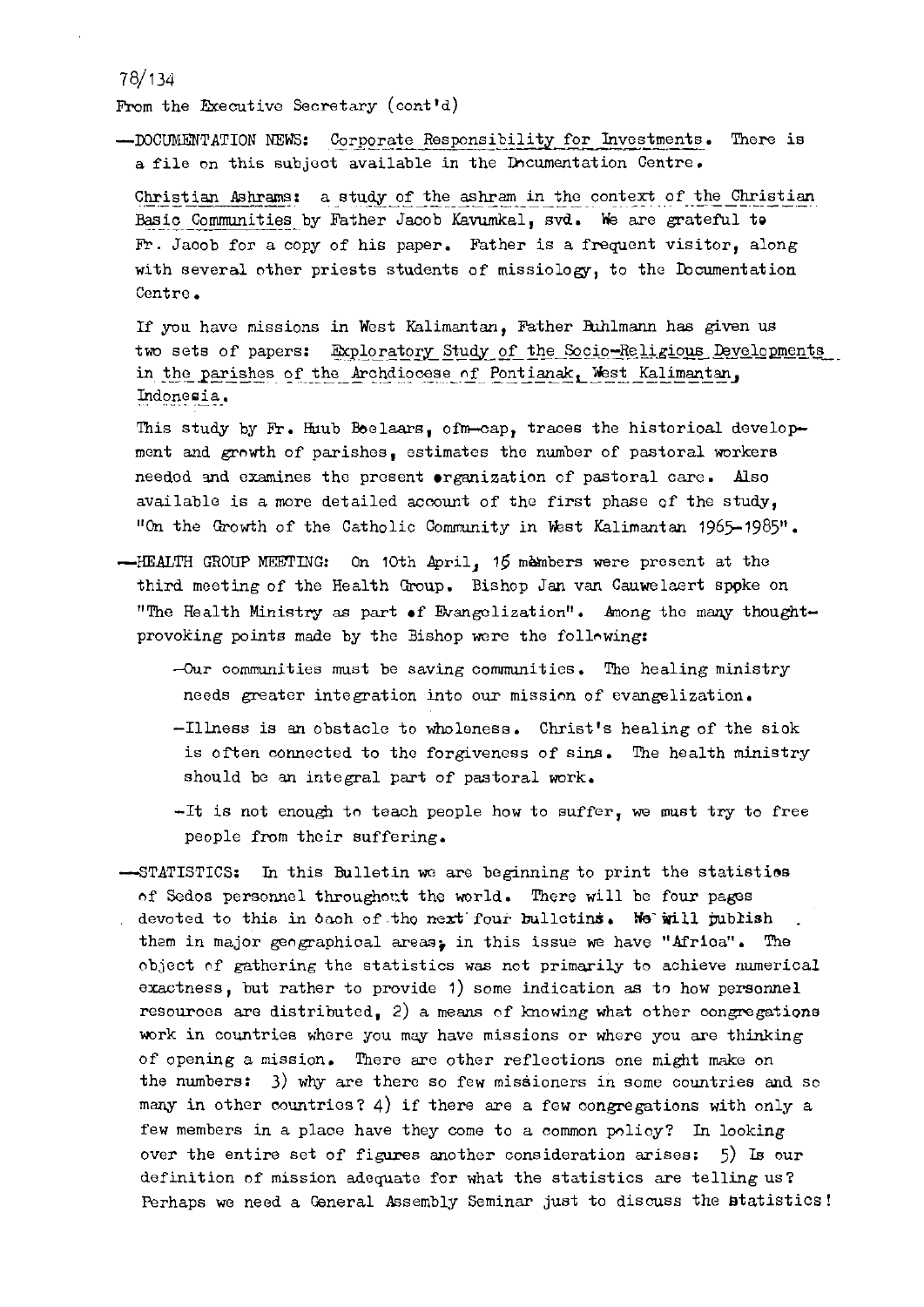# **DOCUMENTATION**

 $\sim 10^{-10}$ 

Distribution of Personnel of Sedos Member Institutes as of 1977

|                | Place                   | Total                | Congregations                                                                                         |
|----------------|-------------------------|----------------------|-------------------------------------------------------------------------------------------------------|
| Western Africa |                         |                      |                                                                                                       |
|                | 1.1 BENIN PEOPLE'S REP. | 92                   | SMA FSC OP FSCJ                                                                                       |
|                | 1.2 CAPE VERDE ISLANDS  | 44                   | <b>CSSP</b><br>SDB OFN-CAP                                                                            |
|                | 1.3 GAMBIA              | 23                   | CSSP                                                                                                  |
|                | 1.4 GHANA               | 525                  | PA SMA 51<br>SVD<br>SOMM-M CSSP<br>$\Gamma$ M $\Lambda$<br>SA FSCJ FSC<br>SSND                        |
|                | 1.5 GUINEA              | $\blacktriangleleft$ | CSSP                                                                                                  |
|                | 1.6 GUINEA - BISSAU     | 57                   | PIME OFM                                                                                              |
|                | 1.7 IVORY COAST         | 275                  | SM SJ PA<br>$_{\rm SMA}$<br>OP PIEE FSC CSSP<br>SA OFM-CAP OFM                                        |
|                | 1.8 LIBERIA             | 79                   | SMA FMM SSND<br>CSSP PA                                                                               |
|                | $1.9$ MALI              | 181                  | PA SA                                                                                                 |
|                | 1.10 MAURITANIA         | 13                   | CSSP SA                                                                                               |
|                | 1.11 NIGER              | 19                   | FMM<br>FSC<br>SMA                                                                                     |
|                | 1.12 NIGERIA            | 624                  | SMA<br>CSSP<br>SPS<br>PA<br>$SMD-N$<br><b>FSC</b><br>OP<br>12<br>CM<br>SJ<br>SCMM-M<br>SM OFM<br>SSND |
|                | 1.13 ST. HELENA         | -1                   | <b>SDB</b>                                                                                            |
|                | 1.14 SENEGAL            | 206                  | CSSP FMM MSC OSU<br>OP ONI SJ PA FSC<br>SA CICM                                                       |
|                | 1.15 SIERRA LEONE       | 117                  | CSSP SX SSND OFM                                                                                      |
|                | 1.16 TOGO               | 115                  | FSCJ FSC SVD<br>SMA<br>CSSP FMM SM OFM                                                                |
|                | 1.17 UPPER VOLTA        | 430                  | PA FSC SJ SA<br>HMM OFM-CAP                                                                           |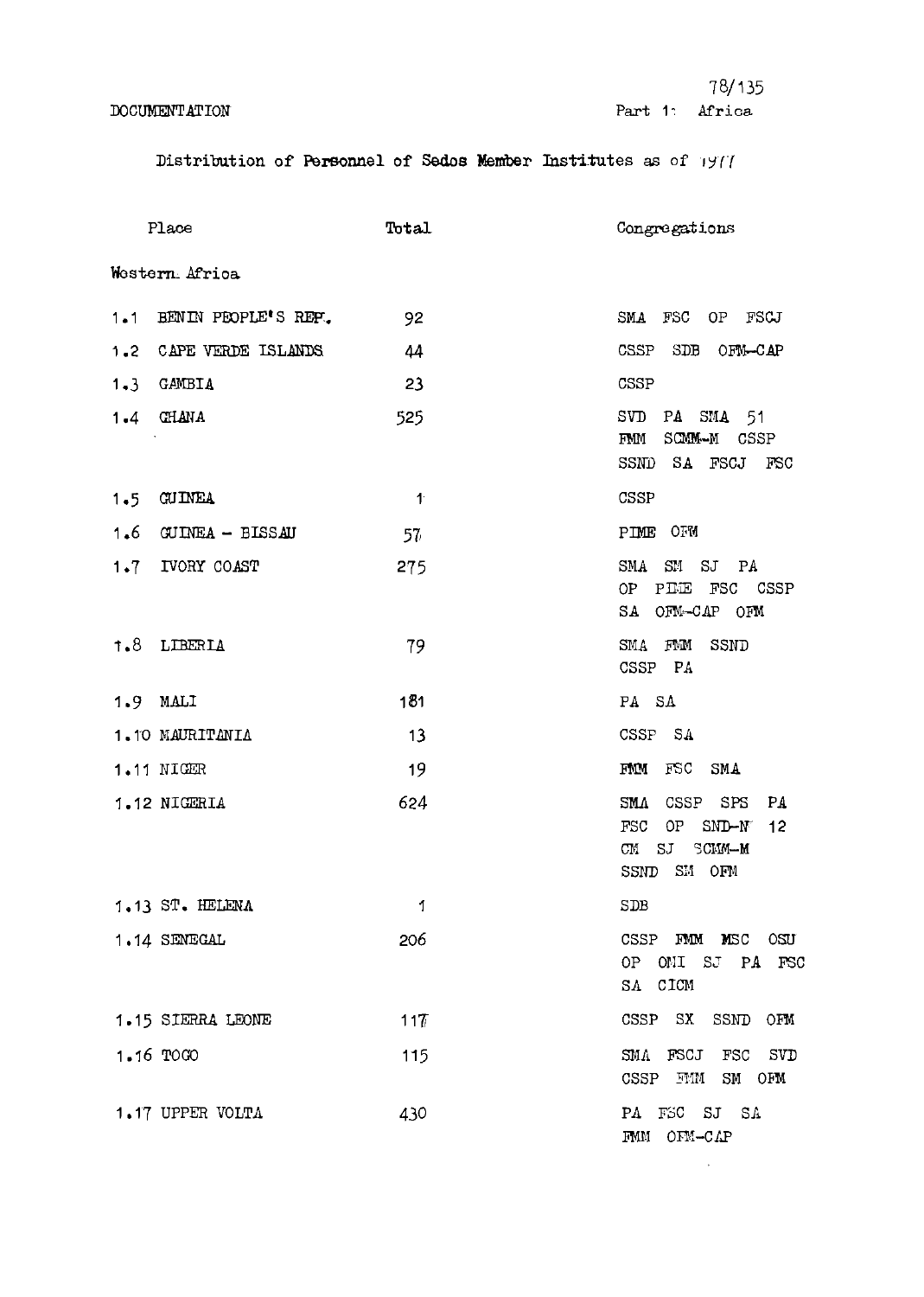| 18/136 |                           |            |                                                                                                                                             |
|--------|---------------------------|------------|---------------------------------------------------------------------------------------------------------------------------------------------|
|        | Place                     | Total      | Congregations                                                                                                                               |
|        | Eastern Africa            |            |                                                                                                                                             |
|        | 1.18 AFARS & ISSAS        | 21         | FSC OFM-CAP                                                                                                                                 |
|        | 1.19 BURUNDI              | 296        | ICM<br>SX FSCJ<br>PA<br>SJ<br>SDB<br>SA OP OFM                                                                                              |
|        | 1.20 COMORO ISLANDS       | 4          | OFM-CAP                                                                                                                                     |
|        | 1.21 ETHIOPIA             | 395        | FSCJ FSC CM<br>SOMM-M CSSP SJ<br>IMC SDE SA PA                                                                                              |
|        | 1.22 BRITISH INDIAN OCEAN |            |                                                                                                                                             |
|        | 1.23 KENYA                | 936        | $\mathbb{D}^{\text{nc}}$<br>KHK CSSP<br>FSCJ MM(S) SCMMM<br>$MM(F)$ SNDN CP<br>PA RSCJ SJ SSND<br>FSC SCMMT SA<br>SM MHM OFM-<br>SPS<br>CAP |
|        | 1.24 MADAGASCAR           | 609        | $\mathbb{S} \mathbb{J}$<br>FSC CSSP<br>MEP FMM<br>CM<br>MSF<br>OFM-CAP OFM                                                                  |
|        | 1.25 MALAWI               | 235        | PA SCMMM FSCJ<br>CSSP<br>SA SPS SM                                                                                                          |
|        | 1.26 MAURITIUS            | $\delta$ 4 | CSSP<br>FMM<br>FSC<br>MEP SU OFM-CAP                                                                                                        |
|        | 1.27 MOZAMBIQUE           | 338        | FSCJ SJ<br>FMM<br><b>INC</b><br>$CM$ SDB<br>PA OP<br>OFM-CAP OFM                                                                            |
|        | 1.28 REUNION              | 111        | $\texttt{CSSP}$<br>FSC SJ<br>FMM<br><b>MEP</b>                                                                                              |
|        | 1.29 RWANDA               | 258        | PA SJ SDB<br>FSC<br>SA<br>0P                                                                                                                |
|        | <b>1.30 SEYCHELLES</b>    | 27         | OFM-CAP<br>OP                                                                                                                               |
|        | 1.31 SOMALIA              | 8          | OFM                                                                                                                                         |
|        | 1.32 RHODESIA             | 312        | $\mathbf{S} \mathbf{J}$<br>CMM<br>SNDN<br>SCMMT O-CARM<br>OFM                                                                               |
|        | 1.33 UGANDA               | 537        | FSCJ<br>PA MHM<br>SCMM-M SJ<br>RSCJ<br>SA                                                                                                   |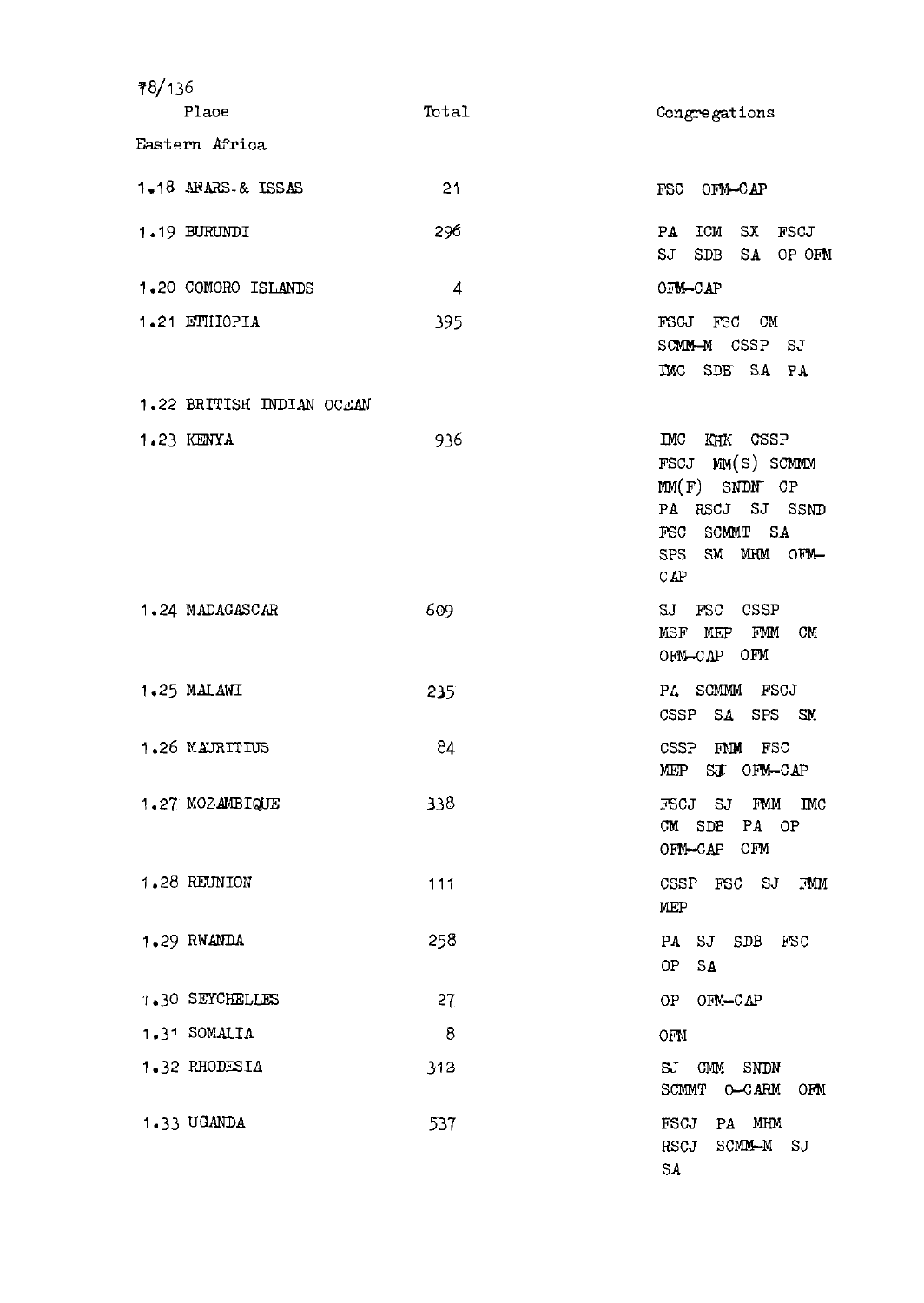| Place                    | Total        | 78/137<br>Congregations                                                     |
|--------------------------|--------------|-----------------------------------------------------------------------------|
| Eastern Africa           |              |                                                                             |
| 1.34 TANZANIA            | 833          | PA CSSP<br><b>IMC</b><br>$MM(F)$ $MM(S)$ SDS<br>SA CP SJ FSC<br>FSCJ OFM    |
| 1.35 ZAMBIA              | 468          | SMA CSSP<br>PA SJ<br>SA<br>SM<br><b>SPS</b><br>CICM<br>OF SHORT             |
| Northern Africa          |              |                                                                             |
| 1.36 ALGERIA             | 295          | PA SA FMM CRSZ<br>SJ<br>OP<br>CМ<br>CSSP<br>SDB FSC OFM                     |
| 1.37 CEUTA & MANILLA     | $5^{\circ}$  | <b>CM</b>                                                                   |
| 1.38 LIBYAN ARAB REP.    | $-35$        | SDB<br>FMM<br>0P<br>OFM                                                     |
| 1.39 MOROCCO             | 257          | SJ<br><b>SDB</b><br>FMM<br>0P<br>SM<br><b>FSC</b><br>PA<br>OFM              |
| 1.40 SPANISH SAHARA      | $\mathbf{3}$ | OMI                                                                         |
| 1.41 SUDAN               | 48           | FSCJ<br>$SJ$ $PA$<br><b>MHM</b><br>$MM(F)$ $MM(S)$<br>CSSP                  |
| 1.42 TUNISIA             | 148          | $S_{\Lambda}$<br>$P\Lambda$<br>FMM<br><b>SM</b><br><b>OM</b><br>FSC         |
| 1.43 ARAB REP. EGYPT     | 376          | SDB SJ<br>RSCJ<br>FSC FSCJ<br>FMM<br><b>SMA</b><br>OP<br>CM OFM             |
| Middle Africa            |              |                                                                             |
| $1.44$ ANGOLA            | 201          | CSSP FMM SVD SJ<br>OFM-CAP                                                  |
| 1.45 CAMEROUN            | 540          | CSSP OMI MHM FSC<br>SJ CICM OP ICM<br>PIME SCMM<br><b>SMA</b><br>SA OFM-CAP |
| 1.46 CENTRAL AFR. EMPIRE | 208          | CSSP FSCJ OP<br>OFM-CAP                                                     |
| 1.47 CHAD                | 195          | SJ OMI RSCJ<br>CRSA OFM-CAP                                                 |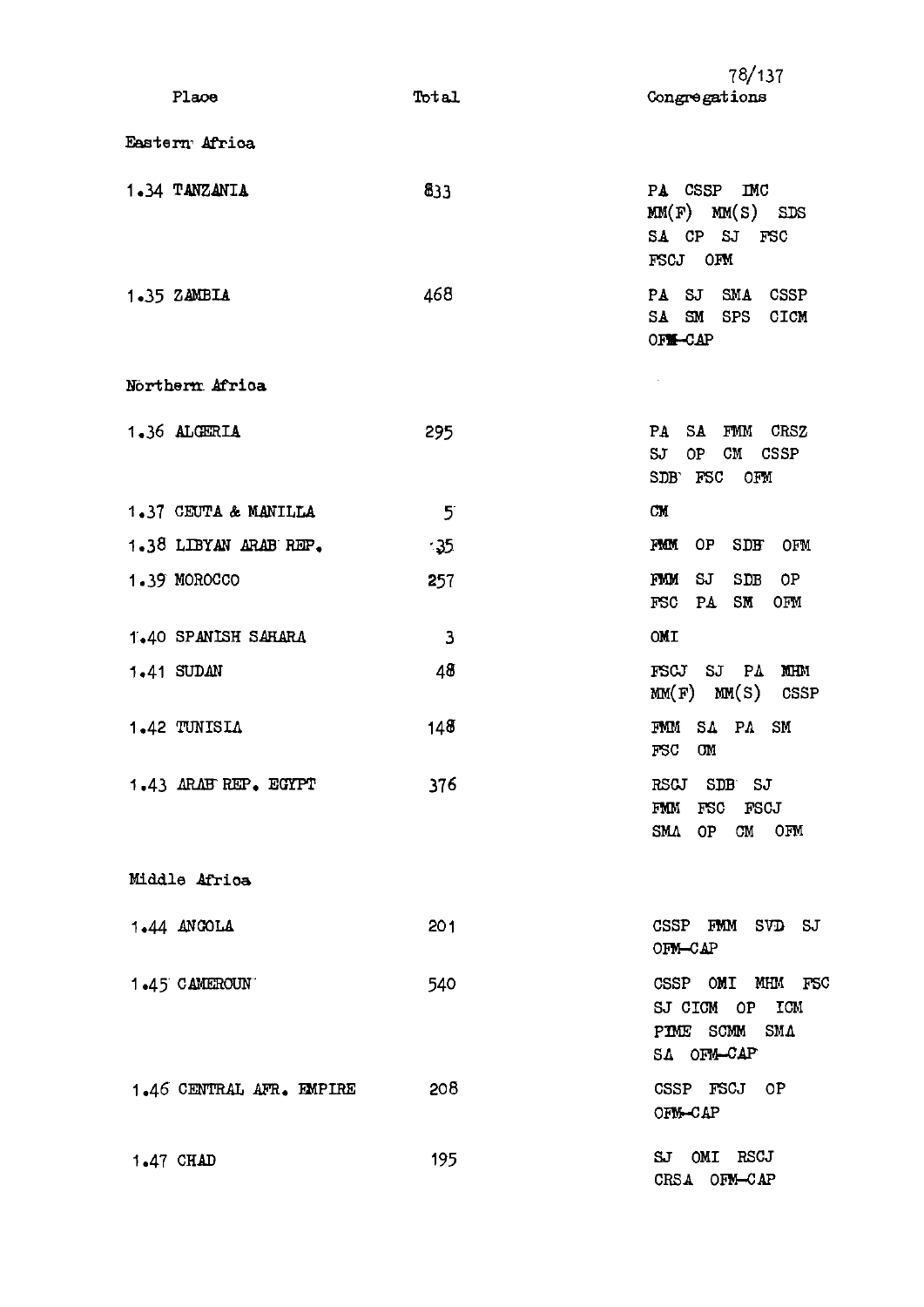| 78/138                                   |                |                                                                                                                                                                                                                                 |
|------------------------------------------|----------------|---------------------------------------------------------------------------------------------------------------------------------------------------------------------------------------------------------------------------------|
| Place                                    | Total          | Congregations                                                                                                                                                                                                                   |
| Middle Africa                            |                |                                                                                                                                                                                                                                 |
| 1.48 CONGO PEOPLE'S REP.                 | 143            | CSSP<br>FMM<br>SDB<br>0P<br><b>MEP</b><br>$SN$                                                                                                                                                                                  |
| 1.49 EQUATORIAL GUINEA                   | $\overline{7}$ | SDE                                                                                                                                                                                                                             |
| 1.50 GABON                               | 92             | CSSP<br>SDB<br>0P<br>FSC                                                                                                                                                                                                        |
| 1.51 SAO TOME & PRINCIPE                 |                |                                                                                                                                                                                                                                 |
| 1.52 ZAIRE                               | 2465           | CICM SJ<br>PA<br>FMM<br><b>ICM</b><br>SDB<br>MSC<br><b>SVD</b><br>SNDN<br><b>FSCJ</b><br>SX<br>OMI<br>RSCJ<br>OP<br>$_{\rm FSC}$<br>MHM<br>CSSP<br>CRSA<br>$~\rm LMC$<br><b>SMA</b><br>CM<br>SCMMM SA SDS<br>C-CARM OFM-CAP OFM |
| Southern Africa                          |                |                                                                                                                                                                                                                                 |
| 1.53 BOTSWANA                            | 38             | CP<br>OSU<br>CSSP                                                                                                                                                                                                               |
|                                          |                |                                                                                                                                                                                                                                 |
| 1.54 FR. SOUTHERN & ARTIC<br>TERRITORIES |                |                                                                                                                                                                                                                                 |
| 1.55 LESOTHO                             | 181            | OMI<br>0P                                                                                                                                                                                                                       |
| 1.56 NAMIBIA                             | 79             | 0P<br>OMI                                                                                                                                                                                                                       |
| 1.57 SOUTH AFRICA                        | 866            | OMI<br>CMM<br>SDB OSU<br>OP<br>MSC<br>FGC<br><b>SNDN</b><br>CSSP<br>SCMMM<br><b>IMC</b><br>FGCJ<br>SJ<br>CP CM<br>SMA OFM-CAP<br>PA<br>OFM                                                                                      |
| 1.58 NOWANE<br>1.59 TRANSKEI             | 35             | CMM                                                                                                                                                                                                                             |

 $\sim$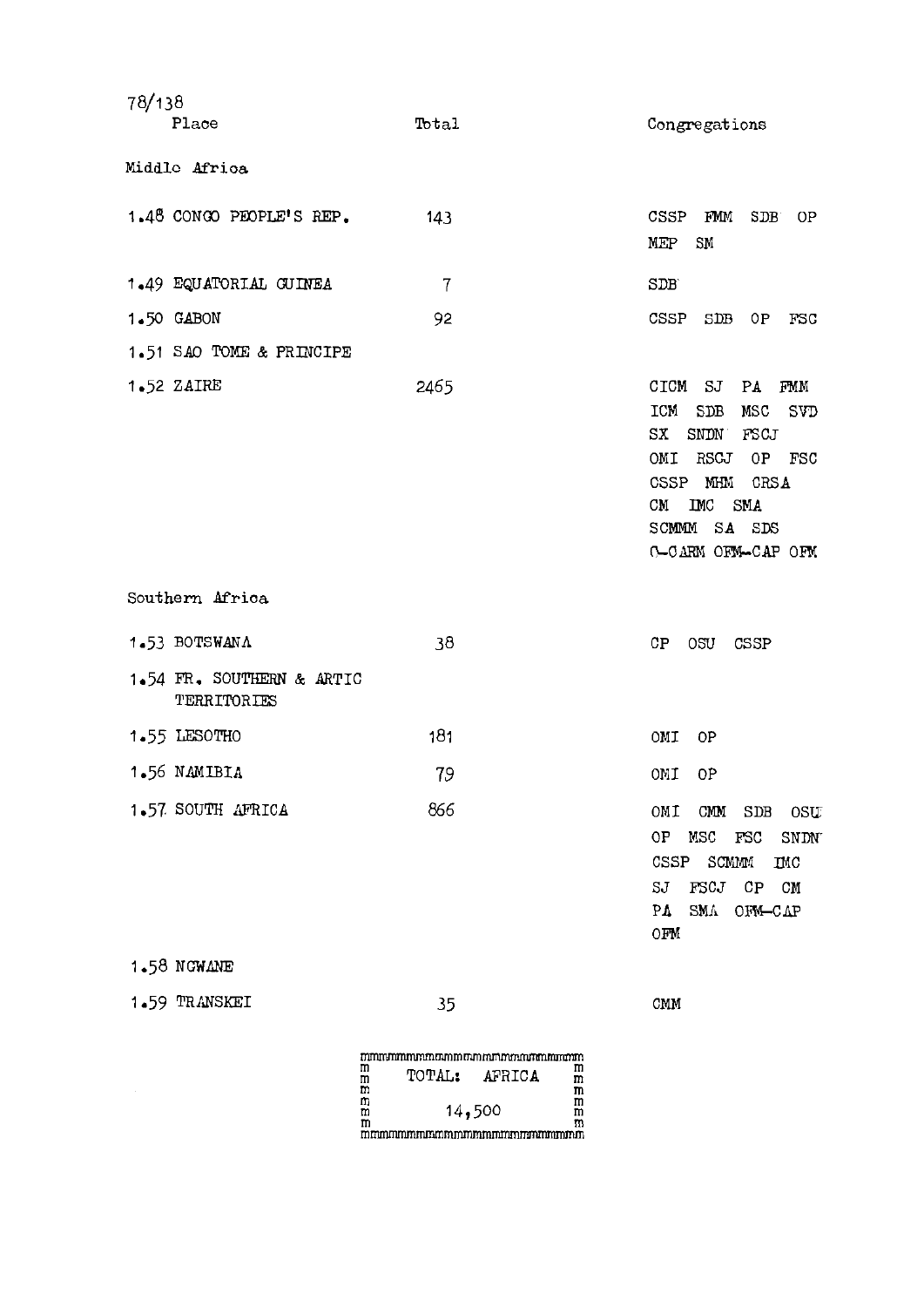## DOCUMENTS AND BOOKS RECEIVED RECENTLY AT SEDOS

 $\bar{\mathcal{A}}$ 

|            | 78/139                                                                                                                                                       |
|------------|--------------------------------------------------------------------------------------------------------------------------------------------------------------|
|            | DOCUMENTS AND BOOKS RECEIVED RECENTLY AT SEDOS                                                                                                               |
|            | compiled by Sister Agnetta, S.Sp.S.                                                                                                                          |
| DOCUMENTS: |                                                                                                                                                              |
| Code No.   | Title of Document (number of pages in brackets)                                                                                                              |
| 1/744      | The Mission of Christ, by Sr. Jane Burns, SCMM-M (6)                                                                                                         |
| 1/751      | Charism and Constitutions, by Sr. M. Milligan, SCHM                                                                                                          |
| 1/755      | Marxisme et Catéchèse, by Pedro Arrupe, SJ                                                                                                                   |
| 4/2559     | New Life: Preparation of Religious Retirement, by<br>Sr. Duchesne Herald, SM. (154)                                                                          |
| 4/2583     | 1977: La Iglesia en Chile hoy. (66)                                                                                                                          |
| 4/2596     | Vow of Poverty ruling by IRS. (7)                                                                                                                            |
| 4/2609     | Democratic Kampuchea-A radical revolution, by<br>$F_{\bullet}$ Ponchaud $(35)$                                                                               |
| 4/2610     | Liberated Cambodia, by F. Ponchaud<br>(25)                                                                                                                   |
| 4/2611     | Popular Culture: Pastoral and Theological<br>Considerations, by J. C. Scannone $(18)$                                                                        |
| 4/2618     | Conclusions of the Asian Colloquium on Ministries in<br>the Church. (30)                                                                                     |
| 4/2623     | Statement of the Chinese Bishops' Conference commemo-<br>rating the 40th anniversary of the Encyclical Letter<br>of Pope Pius XI on Atheistic Communism. (8) |
| 4/2625     | The Literacy Process, by Carol and Lars Berggren.<br>(48)                                                                                                    |
| 4/2626     | A Time for Building, by Bishops' Conference of<br>England and Wales. (48)                                                                                    |
| 4/2627     | The Church 2000, by Bishops' Conference and National<br>Conference of Priests, England and Wales. (38)                                                       |
| 4/2629     | Barefoot Management $-$ a Humanitarian Stand, by<br>Michael van den Bogaert. (12)                                                                            |
| 4/2632     | Dialogue in Community. (50)                                                                                                                                  |
| 4/2654     | Juba y su revolucion: Contexto socio+economico y<br>politico. (38)                                                                                           |